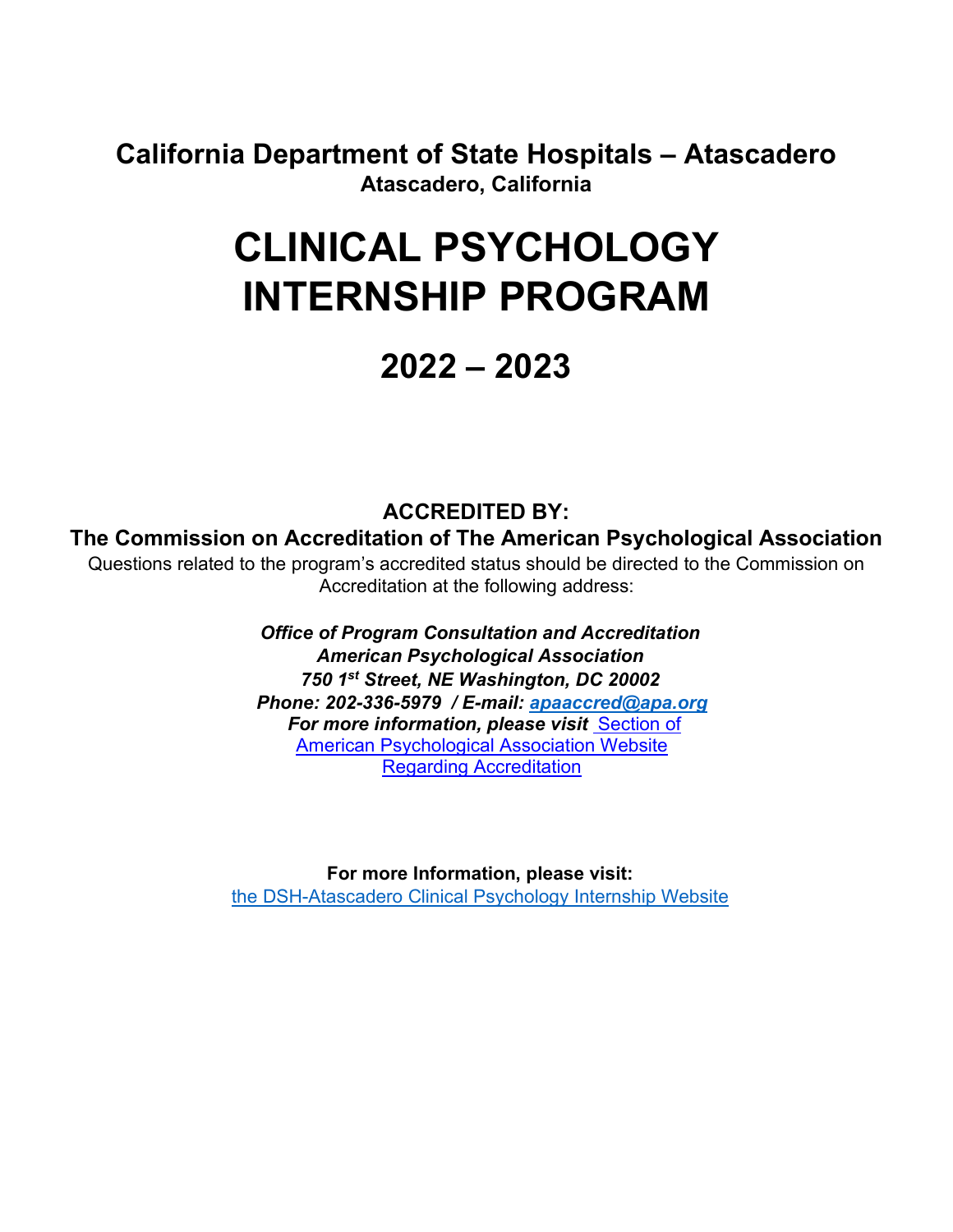#### **DEPARTMENT OF STATE HOSPITALS - ATASCADERO CLINICAL PSYCHOLOGY INTERNSHIP PROGRAM**

#### **I. GENERAL SUMMARY OF TRAINING IN PSYCHOLOGY**

The California Department of State Hospitals- Atascadero (DSH - Atascadero) offers an internship in Clinical Psychology. The internship has been accredited by the American Psychological Association since 1970 and is a member of the Association of Psychology Postdoctoral and Internship Centers (APPIC). It is a one-year full time program offering a stipend of approximately \$47,016 plus benefits. The program is committed to providing interns with the opportunity to develop increasing autonomy and clinical responsibility commensurate with their education, training, and professional competence as they prepare to function as professional psychologists in a variety of settings. The Psychology Staff is characterized by a range of theoretical and therapeutic orientations including cognitive behavioral, positive psychology, humanistic-existential, psychodynamic, and neurobehavioral viewpoints.

The Psychology Internship Program follows a practitioner-scholar model of training. The internship values training interns to become practitioners with a strong empirical basis for what they practice. The training involves understanding, interpreting and applying evidence-based assessment and treatment methods. This training is accomplished through seminars, tutorials, and clinical supervision with an emphasis on providing a variety of clinical experiences. A major emphasis of the program is state-of-the-art training in forensic psychology issues and methods. This focus includes topics such as understanding various legal commitments, risk assessment and risk management, forensic evaluation, expert testimony, interfacing with the criminal justice system, and treatment of offenders. Treatment emphasizes the use of a wide range of modalities that address each individual patient as unique with special attention to individual and cultural differences. Interns are taught and encouraged to think critically and apply appropriate assessment methods and treatment interventions. Furthermore, the program aims to train interns to work as professionals who can function effectively in a variety of job settings. This training includes working within the bounds of our ethical responsibilities, working within an interdisciplinary team, working within bureaucracies, and advocating for issues related to the field of psychology on a state and national level.

Experiences within the Psychology Internship Program at Department of State Hospitals - Atascadero are designed to meet these more general goals and to lead to a combination of professional competencies by the end of the internship year. These competencies are addressed in greater detail in this brochure.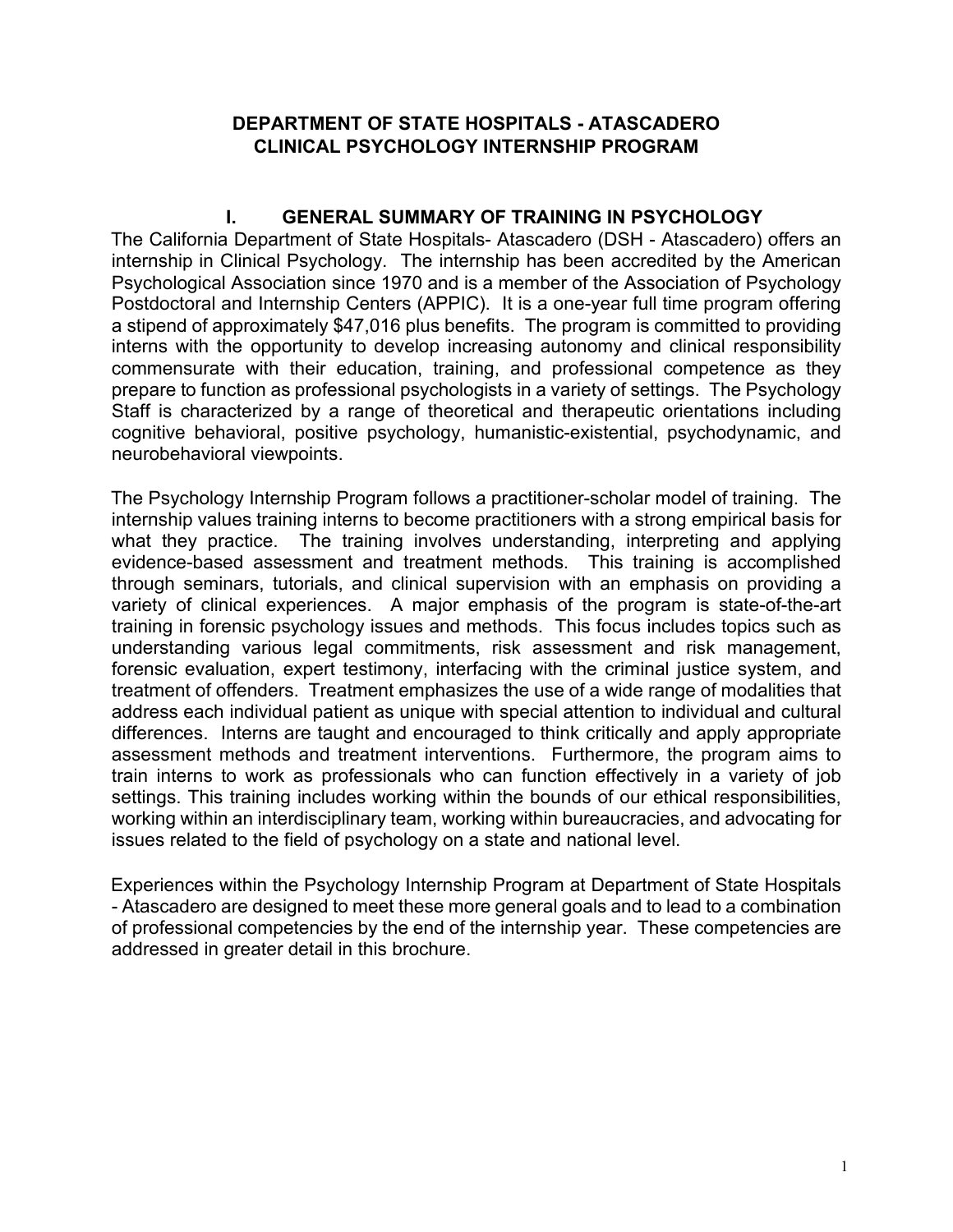#### **II. AGENCY OVERVIEW**

Department of State Hospitals – Atascadero is a forensic, psychiatric facility which specializes in the treatment of adult male mentally ill offenders. It is fully accredited by the Joint Commission on Accreditation of Health Care Organizations. The hospital is operated by the California Department of State Hospitals and receives patients committed by the Courts and the Department of Corrections and Rehabilitation. The hospital provides a unique opportunity to train in a maximum-security forensic mental health setting.

The hospital is located on the scenic Central Coast of California about 15 miles east of the Pacific Ocean and midway between San Francisco and Los Angeles. While it is a maximum-security setting housing offenders with mental health disorders, the hospital is designed like a psychiatric hospital rather than a prison and has neither gun towers nor armed security personnel. The facilities include 34 units, a gymnasium, arts and crafts workshop, music center, graphic arts center, Board of Parole Hearing rooms, mock trial facilities, staff-patient canteen, school campus with classrooms and a computer center, psychological testing center, video production center, training center, patient library, professional library, and staff fitness center.

# *A. Agency Goals*

*A Safe Environment*: DSH-Atascadero provides a secure environment within which patients can recover from the effects of their psychiatric conditions. This secure environment protects patients, staff, and the community. The hospital aims to provide recovery-oriented and trauma informed care by creating a safe and supportive therapeutic milieu.

*Responsible Stewardship*: The hospital promotes individual responsibility and accountability. Employees and patients are empowered to identify problems, propose recommendations, and implement solutions.

*Excellence in Forensic Evaluation*: DSH-Atascadero provides objective evaluations of psycho-legal questions and recommendations to the courts and other agencies using the most up-to-date instruments and risk assessment models.

*Excellence in Treatment*: The hospital provides state-of-the-art treatment and rehabilitation services to patients and ensures that community standards of practice and care are provided in our facility. Also, the hospital recognizes that recovery is most effectively achieved when services are person-oriented, empirically-based, traumainformed, and arise out of a diverse theoretical and multidisciplinary foundation.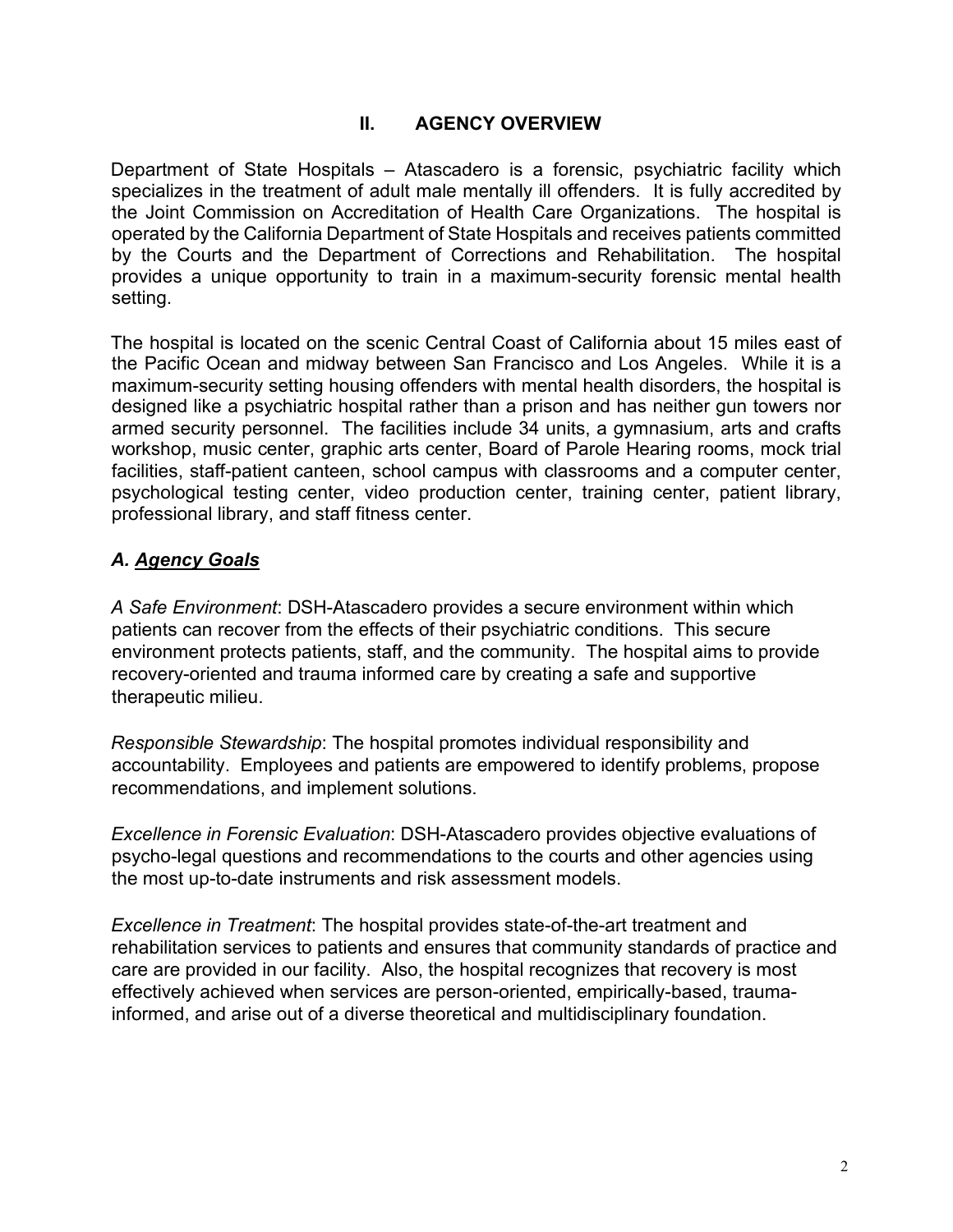#### *B. Patient Population*

The hospital operates with a bed capacity of approximately 1200 patients. There are four major legal commitment categories at the hospital:

The *Offender with a Mental Health Disorder* (Penal Code 2962) is a patient who has been incarcerated for a violent offense, has a severe mental disorder, and is considered dangerous because of his mental disorder. This type of patient has completed his prison sentence and is sent to DSH-Atascadero to receive psychiatric treatment as a special condition of parole. Once discharge criteria are met, patients may be released to state parole supervision or placed in their county's Conditional Release Program. An Offender with a Mental Health Disorder who continues to meet statutory requirements at the end of their parole term may be retained in the hospital and treated pursuant to Penal Code 2972, a civil commitment. As of 8/2/21, 28% of the patient population is committed to the hospital pursuant to Penal Code 2962 and 10% of the population is committed pursuant to Penal Code 2972.

*Incompetent to Stand Trial* (Penal Code 1370) patients have been accused of committing a crime but have been deemed unable to stand trial because they cannot understand their charges and/or cannot cooperate with counsel. These patients receive specialized programming targeting stabilization of psychiatric symptoms and education related to the knowledge and skills necessary to understand court proceedings and effectively participate in their defense. The focus of treatment is to stabilize their condition and return them to trial competency, so the court may adjudicate their pending charges. Those patients who are determined to be unlikely to regain competency are returned to the court to determine future conservatorship status. As of 8/2/21, 31% of the patient population is committed pursuant to Penal Code 1370.

*Mentally Ill Inmates* (Penal Code 2684) are transferred from the California Department of Corrections and Rehabilitation to receive acute mental health services. They typically present with psychosis or suicidality that is difficult to manage in the prison environment. The focus of treatment is stabilization of symptoms such that the patient can safely and effectively function upon return to prison. As of 8/2/21, 13% of the patient population is committed pursuant to Penal Code 2684.

*Not Guilty by Reason of Insanity* (Penal Code 1026) patients have already been deemed to meet legal criteria for Not Guilty by Reason of Insanity at the time of their offense. They are committed to the hospital for treatment in an effort to restore their sanity or place them in their county's Conditional Release Program. As of 8/2/21,14% of the patient population is committed pursuant to Penal Code 1026.

The hospital population is ethnically and culturally diverse. Thirty-two percent of the patient population is Hispanic, 26% African American, 36% Caucasian, 4% Asian/Pacific Islander, with the balance from other cultures. The majority of patients identify English as their primary language (72%), with 8% listing Spanish as their primary language and 17% not listing a primary language. The remaining 3% of patients identified a variety of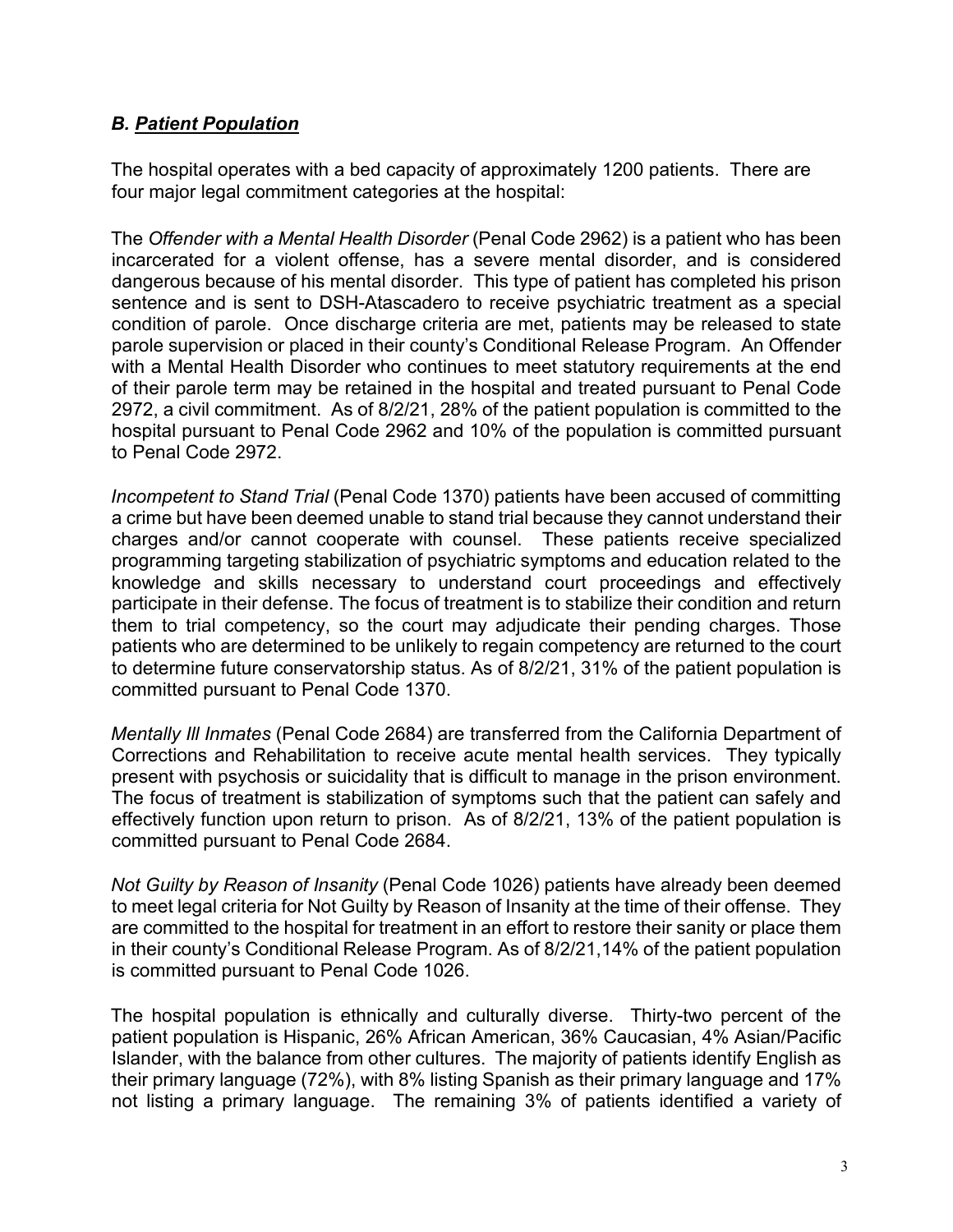languages including Vietnamese, Farsi, Hmong, Tagalog, Korean, Mandarin, American Sign Language, Armenian, Chinese, Lao, and Russian.

# *C. Treatment*

DSH-Atascadero utilizes a patient-centered and strengths-based approach to assessment, treatment, and discharge planning of patients. The hospital is committed to providing trauma-informed care. The agency provides individualized treatment and recovery services that focus on maximizing the functioning of persons with psychiatric illness.

The hospital is organized into five residential programs consisting of several treatment units each. Programs and units are generally structured around providing treatment to patients of particular commitment categories. Although subject to change, the focus of treatment for each program is organized as follows:

- Program I Incompetent to Stand Trial
- Program III Offender with a Mental Health Disorder
- Program IV Enhanced Treatment Program
- Program V Mentally III Inmate
- Program Vl Offender with a Mental Health Disorder, Acute Medical, Enhanced **Treatment**
- Program VlI Offender with a Mental Health Disorder

\*Programs III, IV, VI, and VII have patients committed under Not Guilty by Reason of Insanity

The residential treatment programs provide a variety of individual, group, and unit-wide skills training, as well as rehabilitative and enrichment activities. These activities are prescribed by the patient's treatment team according to the patient's identified interests and assessed needs. Rehabilitation programs provide patients with the opportunity to learn an increasing number of vocational and work skills under the direction of trained vocational counselors and a variety of school-based classes where patients can improve academic achievement, receive a G E D, or pursue advanced independent studies.

A patient's treatment team is interdisciplinary and includes the patient, and the following professionals: Psychiatrist, Psychologist, Social Worker, Recreation Therapist, Registered Nurse, and Psychiatric Technician. In all phases of treatment, psychologists assist in coordinating the professional efforts of these team members. The clinical psychology intern is expected to function as a team member and will benefit from exposure to the range of clinical staff who participate as team members.

A number of specialized programs and services exist to address the broad range of patient needs. Some of those include: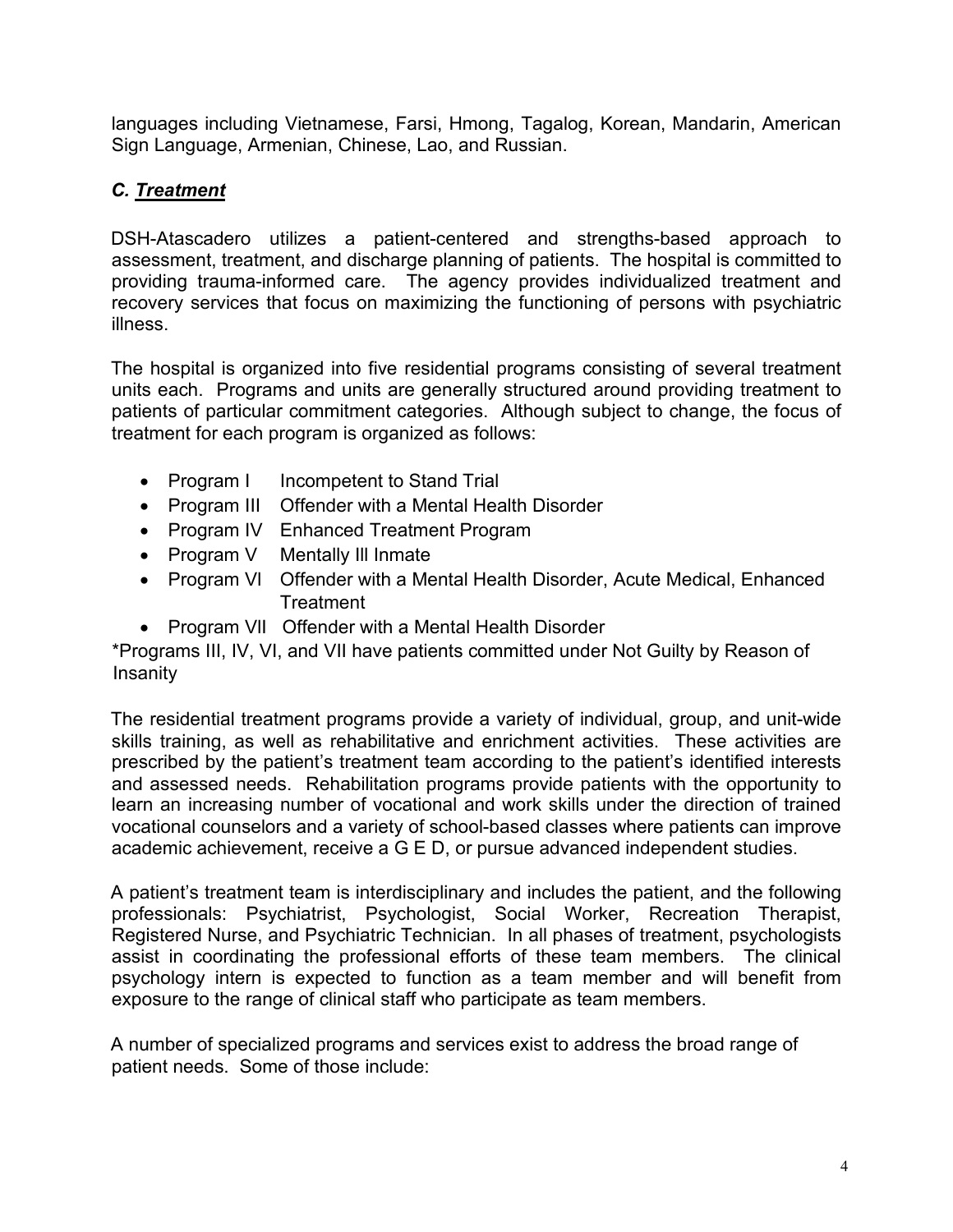- Forensic Assessment and Consultation Services
- Neuropsychological Assessment and Consultation
- Spanish Bilingual Units
- Substance Abuse Treatment and Education
- Dialectical Behavioral Therapy
- Sex Offender Services
- Vocational Development Services

#### **III. INTERNSHIP PROGRAM**

#### *A. Program Training Model*

The training model is best described as a practitioner-scholar model. The primary emphasis is on clinical training. Interns are encouraged to use evidenced-based assessment and intervention methods. Clinical training and experience is supported by didactics in seminars, tutorials, and supervision. Additionally, Department of State Hospitals-Atascadero is a provider of continuing education for psychologists and thus hosts several conferences and workshops each year. Interns are eligible to attend these events free of charge and are encouraged to do so.

The mission of the internship program at DSH- Atascadero is to foster the development of well-rounded competent entry level psychologists who can function effectively in a wide variety of settings and who also have developed specialized skills in the areas of forensic psychology, assessment and treatment of the severely mentally ill, and working with individuals from diverse cultural backgrounds.

The pre-doctoral psychology internship program's aims are:

- 1) To provide training working with a diverse patient population with a variety of presenting problems and legal commitments. Interns have experiences working with complex clinical presentations including patients who have severe and persistent mental illness (e.g., psychotic and major mood disorders), substance use disorders, personality disorders, histories of trauma, and neurocognitive impairments. Comorbidity of two or more of the aforementioned diagnostic categories is quite common.
- 2) To provide rich clinical training and experience in psychological assessment. Interns conduct a variety of assessments including cognitive screens, suicide and violence risk assessments, admission psychological assessments, and diagnostic clarifications.
- 3) To provide broad-based training in the treatment of patients with severe and persistent mental illness with evidenced-based practices in an inpatient setting. The Psychology Internship Program values training interns to become practitioners with a strong empirical basis for their practice. The training involves understanding, interpreting, and applying empirically based assessment and treatment methods.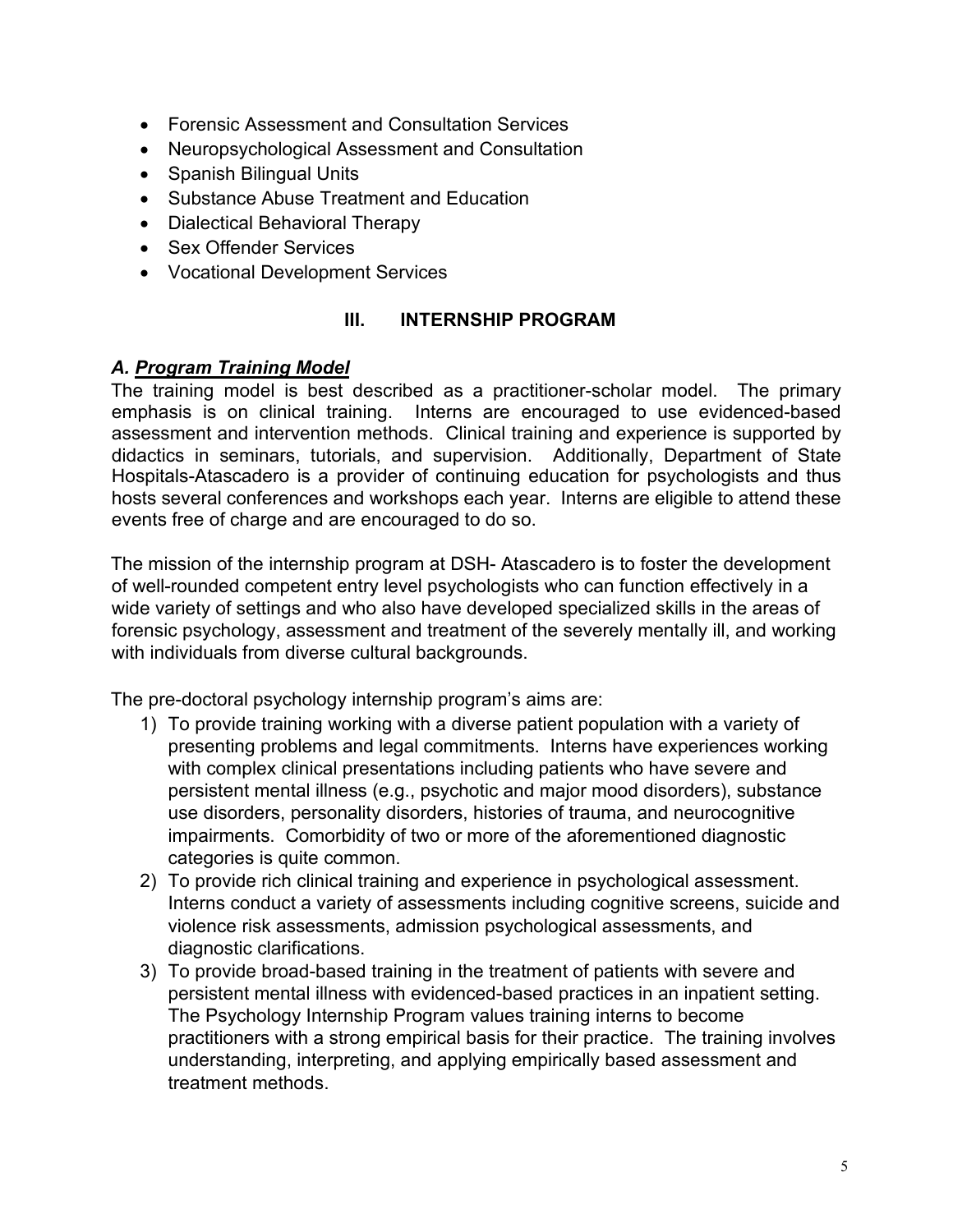- 4) To provide specialized training and experience in forensic psychology. This focus includes understanding various legal commitments, risk assessment and risk management, addressing psycho-legal questions in completing forensic evaluations, expert testimony, interfacing with the criminal justice system, and treatment of offenders.
- 5) To promote competency in treating and assessing patients with respect to cultural and individual differences. The training emphasizes the use of a wide range of assessment and treatment modalities that address each individual client as unique. Throughout all training activities, interns are encouraged to pay special attention to individual and cultural differences. While all trainees are encouraged to maintain their personal/religious/cultural values, trainees are expected to demonstrate the competency of dynamic worldview inclusivity.
- 6) To provide training and experience in professional issues related to the practice of psychologists within a large institution. The program trains interns to function as complete professionals who can function effectively in a variety of job settings. The intern will learn about issues arising in large systems including how to work within a large bureaucracy, to manage ethical conflicts, to work with an interdisciplinary team, and to interface with other large systems such as the judicial and correctional systems. The program promotes the development of professional skills including interpersonal effectiveness, collegiality and respect. The primary role of the intern is that of trainee rather than service provider.

#### *Expected Core Competencies*

It is expected that by the end of the internship training year, interns will develop various levels of proficiency in the following areas:

- Ethical and Legal Standards
- Professional Values, Attitudes, and Behaviors
- Communication and Interpersonal Skills
- Psychological Assessment
- Psychotherapeutic Intervention
- Individual and Cultural Diversity
- Professional Consultation and Interdisciplinary Skills
- Supervision
- Research
- Forensic Assessment and Expert Testimony

Experiences by which interns develop competencies include:

- Group and individual treatment with mentally ill forensic patients
- Assessment and treatment of culturally and individually diverse patients
- Behavioral analysis and treatment planning
- Admission and follow-up Psychological Assessments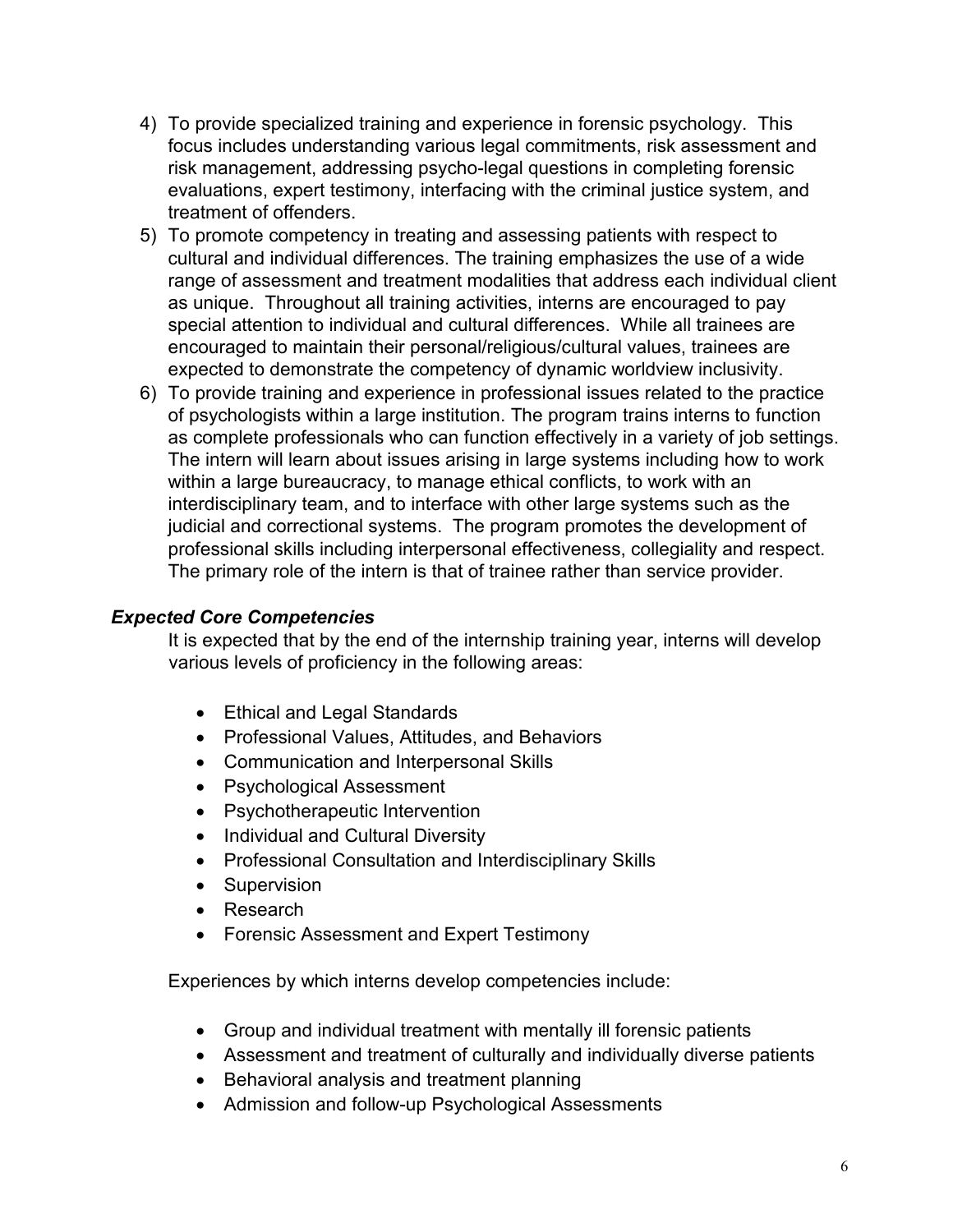- Forensic Evaluation
- Expert testimony (mock trial experiences)
- Violence and Suicide Risk Assessment
- Clinical and Forensic Report writing
- Seminar on Professional Issues
- Working within a multidisciplinary team
- Working with culturally and individually diverse colleagues and patients

# *Program Resources*

- Staff: The hospital employs approximately 60 doctoral level psychologists from which preceptors, supervisors, seminar leaders and presenters, and tutorial leaders are drawn. The position of Psychology Internship Director is a permanent civil service position.
- Funding: Four positions are funded as Clinical Psychology Interns. The hospital's training budget provides the American Psychological Association and Association of Psychology Postdoctoral and Internship Centers membership fees.
- Equipment: Office space, intern-assigned computers, the hospital's assessment center and professional library, and other necessary resources are provided for interns commensurate with the resources provided to staff psychologists.

#### *Processes*

The mission of the program is accomplished in the following ways:

- Clinical training: Training experiences are provided via
	- A three-and-a-half month, full time rotation on an admissions unit which focuses on psychological assessment of mentally ill forensic patients
	- Two four-month 3-day-a-week rotations on treatment units
	- An eight-month 12-hour-a-week rotation on the Forensic Services Team
	- Weekly seminars
- Forensic Specialization: Each of the seminars covers issues related to forensic patients. The forensic seminar focuses entirely on forensic evaluations and issues related uniquely to forensic environments. The forensic services rotation provides an opportunity to hone forensic interviewing and forensic report writing skills as well as provide an introduction to forensic expert testimony.
- Supervision: Licensed psychologists who are qualified according to state licensing requirements provide supervision. Licensed professionals from other disciplines such as psychiatry and social work occasionally provide additional supervision. A minimum of four hours per week of face-to-face supervision is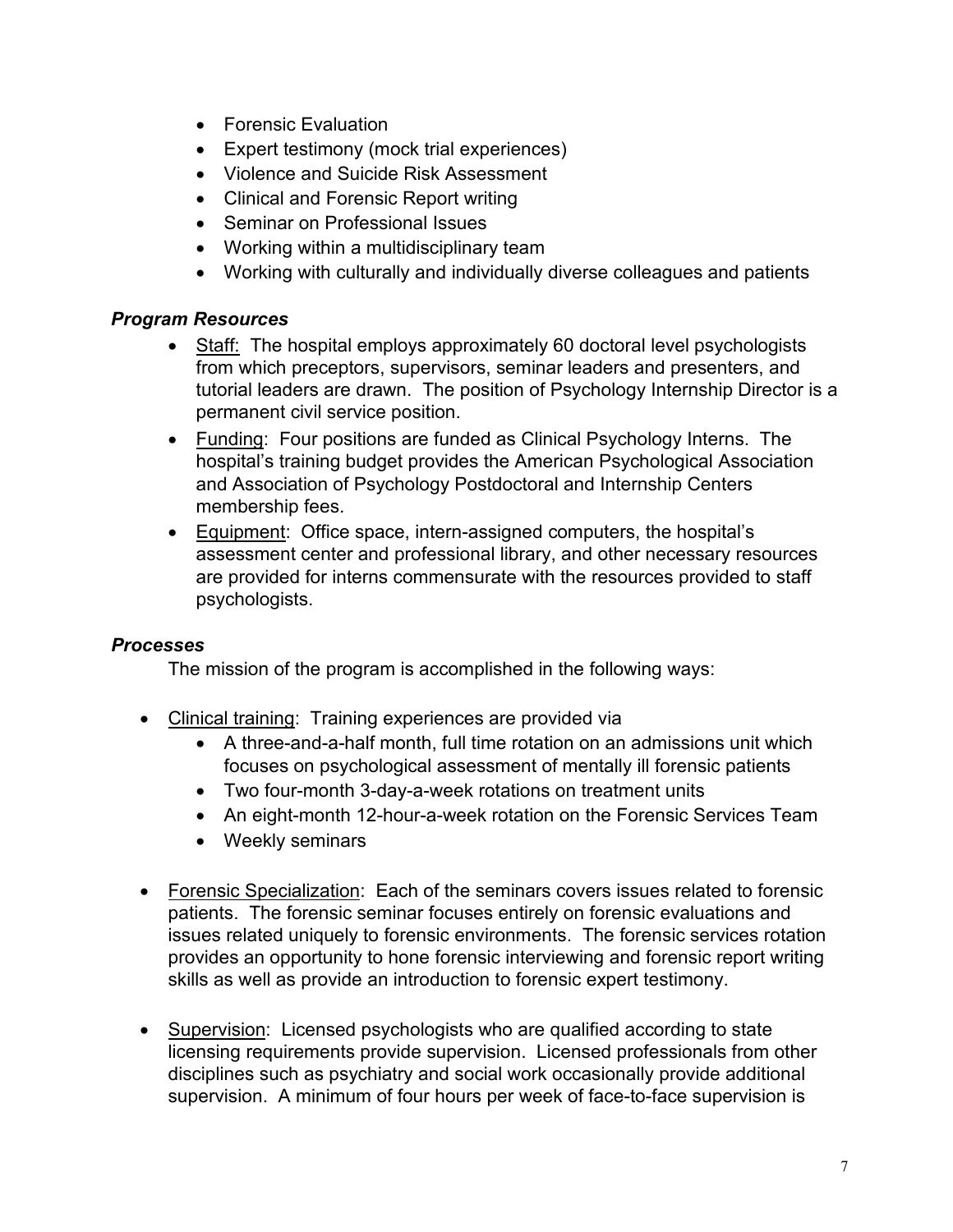provided. At least two hours of supervision (frequently more) are provided on an individual basis. The remaining supervision hours are provided on a group basis. Interns generally receive more than the required four hours of supervision per week.

• Professional development: Beyond training and experience in treatment and assessment, interns participate in seminars, workshops and supervision to assist their development as well-rounded professionals. Interns present a one hour seminar to hospital staff members about their dissertation research or another area of clinical interest. The presence of a large staff of psychologists provides ample exposure to a variety of professionals in the field allowing the intern to develop his or her unique professional identity.

#### *Policy*

The training mission of the internship program is accomplished with adherence to the following policies:

- American Psychological Association Standards of Accreditation
- APPIC membership requirements
- APPIC guidelines for intern selection
- DSH-Atascadero Internship Handbook
- DSH-Atascadero Hospital Operating Manual

#### *Quality Control*

Quality control is maintained in several ways. It is monitored by regular and systematic evaluation of intern performance and programmatic evaluation. Supervisory staff are encouraged to provide ongoing evaluation and feedback to interns and to identify and address problems and concerns as early as possible during the internship year. Quality control components include the following:

#### **Evaluation of intern performance**

- Triannual written evaluations by supervisors
- Panel reviews of intern psychological evaluations (three times a year)
- Mock trials in forensic seminar
- Evaluations of intern performance at six and twelve months with written feedback to intern's graduate program.
- Monthly meetings for preceptors and rotation supervisors
- Ongoing evaluation in individual and group supervision sessions

#### **Programmatic evaluation**

- Survey of intern alumni
- Written evaluations by interns at six and twelve months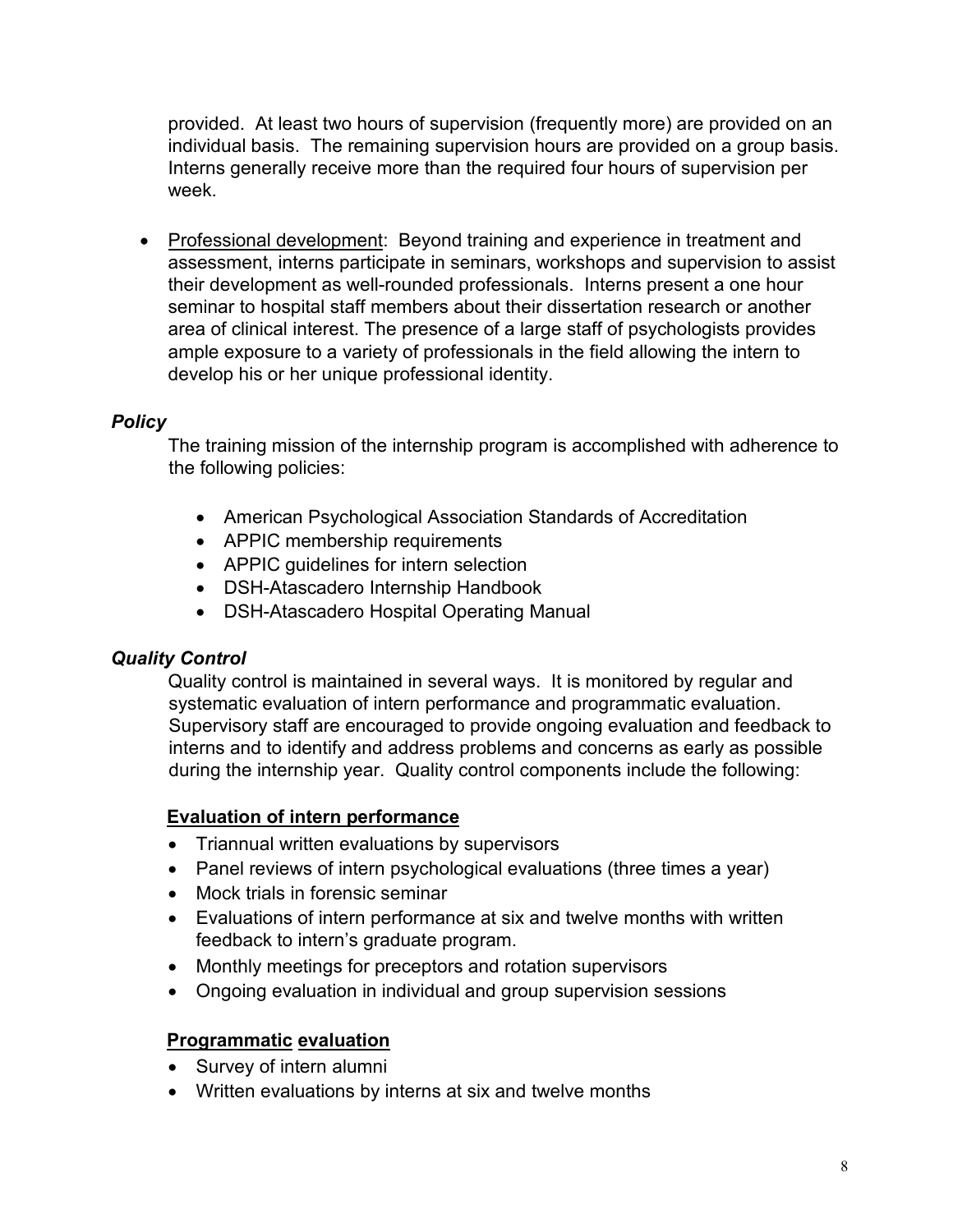- Monthly Internship Committee meetings
- APA annual reports and periodic site visits

# *B. Intern Activities*

Interns can expect to spend approximately 25% of their time conducting group and individual psychotherapy, 35% in psychological assessment and report writing, 10% in seminars, 20% in professional activities (i.e. consulting with staff, attending professional and treatment team meetings), and 10% in supervision. The training program is structured yet allows the intern flexibility to participate in activities designed to meet individual needs and training goals. Interns are actively involved in designing their unique training experiences.

# *Orientation*

The first three weeks of training are set aside for orientation to the hospital, meeting with those psychologists who wish to be involved in the program, selecting a preceptor (mentor for the year) and first rotation supervisor, and establishing goals for the year.

# *Rotations*

Interns participate in two four-month rotations on selected treatment units, during which the intern spends three days per week on the unit to which he or she is assigned and participates in most of the activities taking place. The psychology intern plays a significant role in diagnosis, treatment, and disposition recommendations as they work with the treatment team. In group therapy, the intern works with a co-therapist and has exposure to various therapeutic modalities. Although the intern rotates through treatment units, it is expected that they will carry at least one long-term therapy case over the course of the year as well as other short-term cases. The intern spends a portion of time consulting with unit staff and assists in varied facets of patient treatment and evaluation. While completing the two treatment unit rotations, interns participate in a concurrent 12-hour-per-week Forensic Services Rotation in which they conduct forensic interviews and write shadow forensic reports, and can observe board of parole hearings, involuntary medication hearings, and court trials for hospitalized patients. Interns complete a three-and-a-half-month full time rotation on an admissions unit, where they are involved in conducting standardized admissions evaluations on patients new to the facility and follow up focused psychological evaluations as indicated.

# *Psychological Evaluations*

Psychologists at the hospital evaluate patients to clarify diagnoses, make treatment recommendations, assess change, and make dispositional recommendations. During the year, the intern will complete a minimum of 15 written evaluations as follows:

- Six integrated psychological assessments involving psychological testing
- One Psychopathy Checklist-Revised (PCL-R) report
- One behavioral analysis and written behavioral treatment plan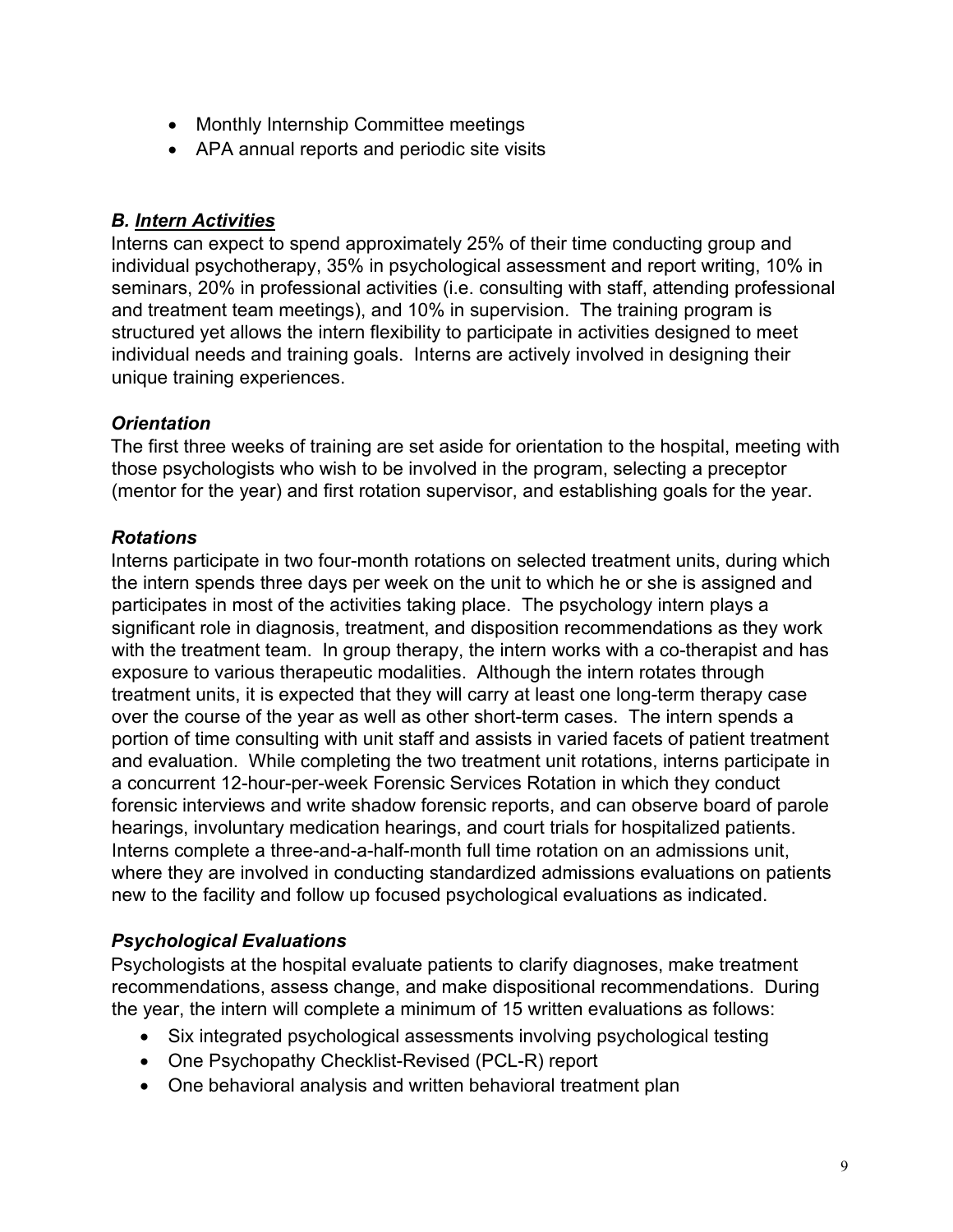- Three Offender with Mental Health Disorder forensic reports
- Two Competency to Stand Trial forensic reports
- One Not Guilty by Reason of Insanity related evaluation
- One additional forensic evaluation of the intern's choice

Interns are supervised by various psychologists, exposing them to a variety of individual orientations and styles. It is expected that by the completion of the internship, the intern will be facile with a number of psychodiagnostic instruments and will be able to effectively communicate findings and recommendations to other professionals as well as the patient.

# *Seminars*

Interns are required to participate in seminars. The seminars are didactic and experiential and include:

- Individual Differences and Diversity: This seminar is designed to further develop awareness and skills in the provision of culturally competent psychological services.
- Psychopathy and Violence Risk Assessment: Interns are provided an overview of strategies for violence risk assessment and trained in the administration and scoring of the PCL-R and HCR-20v3.
- Forensic: The forensic seminar addresses a broad range of psycho-legal issues encountered at DSH-Atascadero. The relevant empirical research, ethical principles, statutory and case laws, and evaluation procedures will be reviewed. Interns will learn clinical techniques to increase their effectiveness in communicating psychological evaluation results to the legal system.
- Ethics and Scientific Practice: This seminar is designed to review ethical standards in the context of work in a forensic setting and to explore current literature regarding empirically validated treatments and issues relevant for clinical and forensic practice.
- Professional Issues: This seminar is designed to cover topics to help prepare the intern for working in a variety of job settings. Selected topics include: thriving in an administrative bureaucracy, employment opportunities for forensic psychologists, developing a private practice, American Board of Professional Psychology certification, and licensing requirements/exam preparation.

# *Tutorials*

In addition to the seminars, the intern is required to participate in a minimum of two tutorials. A tutorial involves independent study on the part of the intern with a professional staff member on a selected topic. This structured learning experience allows the intern to explore a wider range or depth of topics in which s/he is interested and may not encounter in his or her other training experiences. Tutorials are jointly designed by the intern, preceptor, and tutorial leader. Some of the possible topics include (but are not limited to) the following: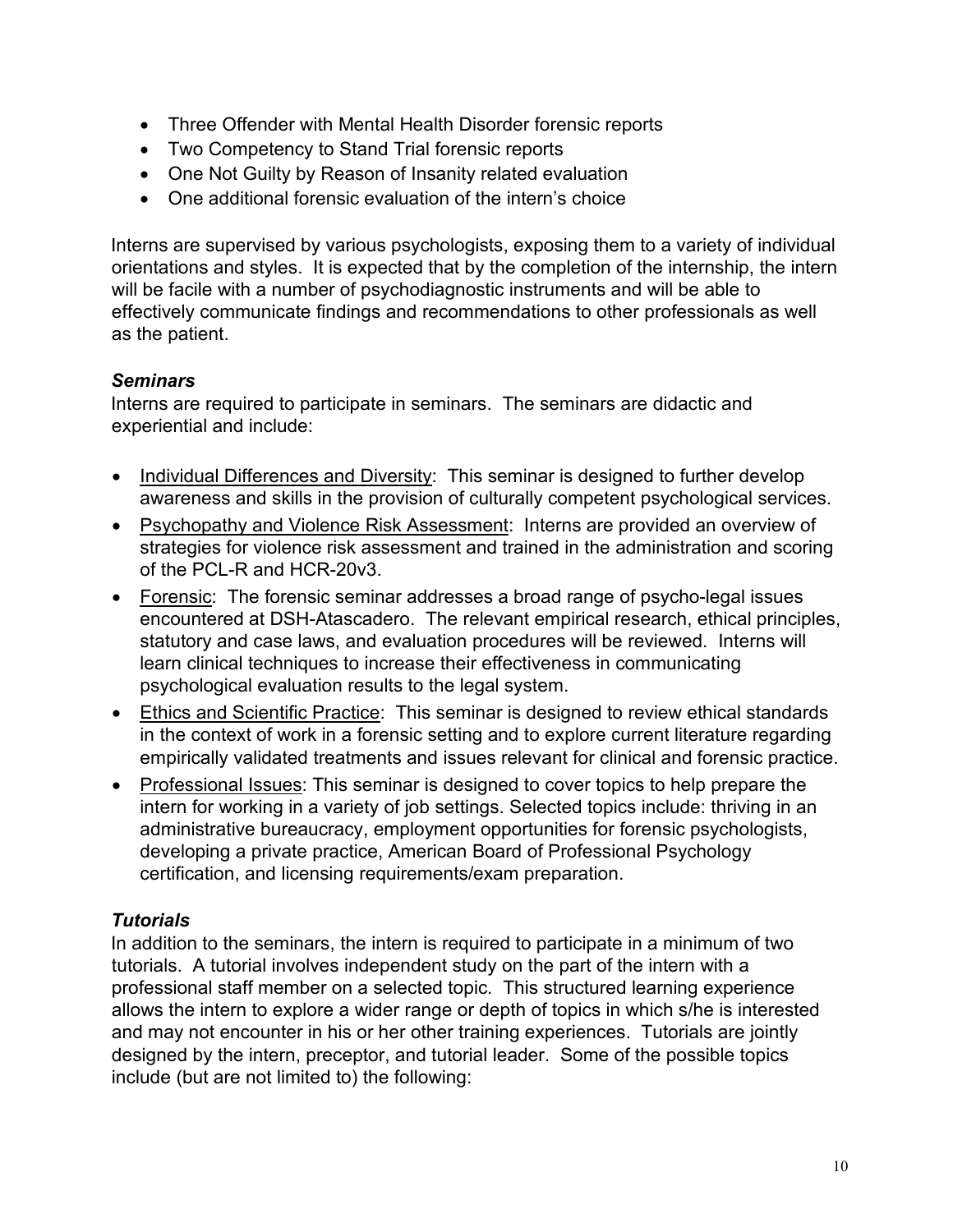- Malingering assessment
- Violence risk assessment with the HCR20 v3
- Cognitive Rehabilitation
- Dialectical Behavioral Therapy (DBT)
- Cognitive Behavioral Therapy for Psychotic Symptoms (CBTp)

#### *Peer Supervision*

In the fall, interns attend a full-day training on Clinical Supervision presented by an expert in this area. Previous trainers have included Drs. Michael Ellis, Carol Falender, Nicholas Ladany, and Edward Shafranske. They subsequently provide group supervision to psychiatric technician students once a month during their four-month clinical block. Interns facilitate role-playing patient interactions and responding to clinical vignettes to prepare the psych tech trainees for a brief interview with a patient, and then they provide feedback to the trainees after the clinical interview. Additional supervision exercises are offered during group supervision with the internship director.

#### *Training in Individual Differences and Diversity*

Training in understanding cultural and individual differences is considered an integral part of the internship program. The patient population consists of patients who differ in age, ethnicity, culture, sexual orientation, diagnosis, religious preference, etc. Psychologists and interns are encouraged to consider individual differences in all aspects of their work.

#### *Supervision*

Interns benefit from having a number of supervisors. At the outset of training, the intern, in conjunction with the internship director, selects a preceptor from among the list of interested psychologists. The preceptor serves as a mentor who meets weekly with the intern for the entire year. The intern plays an active role in selecting his/her unit rotation supervisors. Rotation supervisors are responsible for the intern's clinical activities on the unit. Interns are also assigned an individual therapy supervisor, who specifically supervises long-term individual therapy case(s) and can utilize in vivo observation as well as digital audio recordings of therapy sessions to provide feedback to interns. Additional supervision is provided as part of the intern's participation in the forensic rotation, seminars, and tutorials.

#### *Frequently Asked Questions:*

*1) Are there any opportunities for an intern to conduct research at DSH-Atascadero?*

All interns are required to present a one-hour seminar to hospital staff on their dissertation or another area of clinical research. Interns may participate in research or ongoing program evaluation, as available. However, opportunities for interns to conduct research at the hospital are *extremely limited*.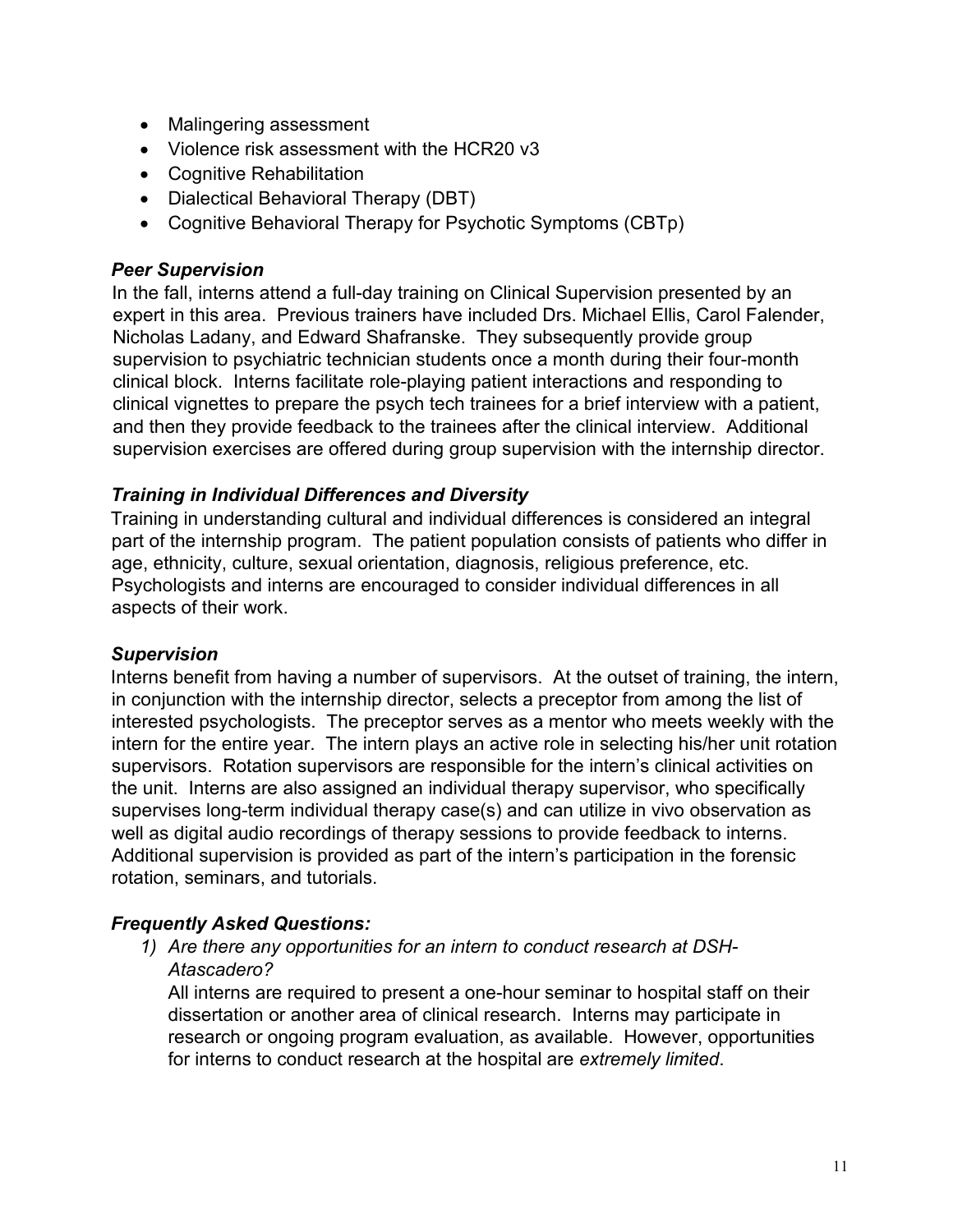- 2) *Can an intern obtain experience conducting neuropsychological assessments?* There is very limited opportunity for interns to perform comprehensive neuropsychological testing with patients in our facility. There is no formal neuropsychological rotation, and cognitive testing is typically not included in our forensic reports. Interns regularly administer measures in a cognitive screen as part of our admission psychological assessments. However, full neuropsychological assessments, when needed, are referred to our two neuropsychologists. The neuropsychologists are available to supervise a tutorial, which is a circumscribed didactic/experiential learning experience (15-20 hours) in which you could complete *one comprehensive neuropsychological report*. If you are interested in pursuing neuropsychology as a specialty area, you will not get adequate exposure in this program.
- *3) Are there opportunities to conduct sex offender treatment?*

A tutorial provides exposure to the sex offender treatment program, known as Cognitive Behavioral Interventions. This program offers a strength-based treatment incorporating aspects of the Good Lives Model and the Self-Regulation model of sex offender treatment. Interns are provided with literature regarding sexual risk assessment, sex offender treatment, assessment of treatment completion, and provision of sex offender treatment to different populations (e.g., intellectually disabled, psychopathic), which is discussed in supervision. Once familiar with the literature, interns can observe an interview to determine the patient's sexual treatment needs and they can participate in a sex offender treatment group and learn about sexual risk assessment tools such as the Stable-2007 (dynamic risk), Violence Risk Scale – Sex Offender Version (static and dynamic risk), the Static-99R (static risk), and the Multiphasic Sex Inventory, Second Edition. This is a great opportunity to receive an overview of what is entailed in providing sex offender treatment to a forensic mental health population.

- *4) As a bilingual Spanish-English speaker, I am wondering if there are any opportunities to conduct therapy or perform assessments in Spanish?* Yes. There is a sizable population of monolingual Spanish-speaking patients, as well as patients who prefer to speak in Spanish despite having proficiency in English. Bilingual interns who express interest in doing so, have been offered opportunities to conduct therapy with monolingual Spanish patients, serve as interpreter during clinical interviews and psychological testing, and engage in supervision in Spanish.
- *5) What is the nature of the forensic evaluations conducted by interns?* Interns regularly author internal forensic evaluations for patients. Interns are expected to conduct violence risk assessments of patients on their assigned units, which are used to identify risk and protective factors as well as management strategies to be implemented within the hospital. Interns can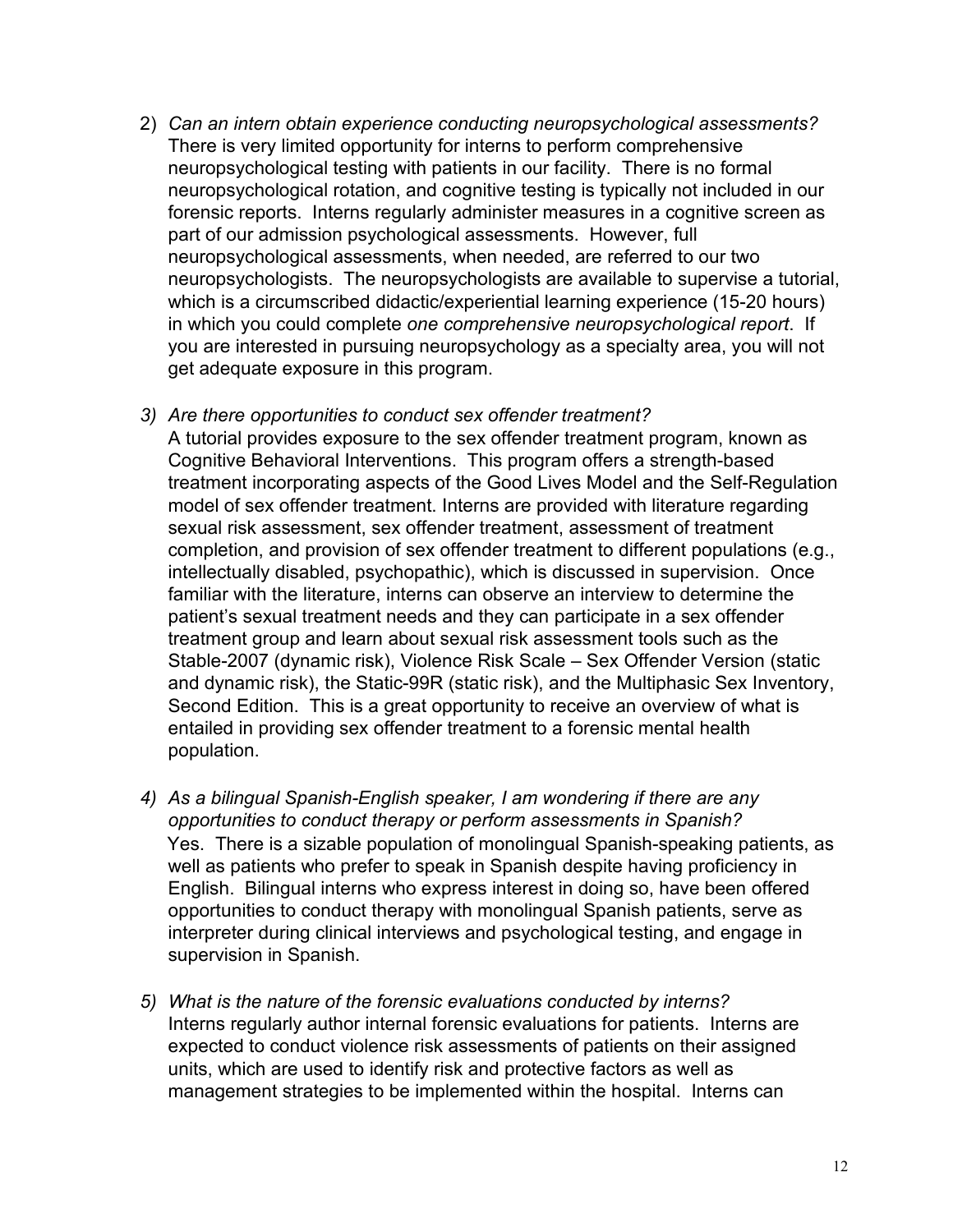expect to conduct between nine and 18 violence risk assessments over the course of the year. Interns also have the opportunity to conduct competency to stand trial evaluations, which address the psycho-legal issues of whether the patient has a factual and rational understanding of the charges and legal proceedings, and the capacity to rationally cooperate with an attorney. These reports are actively used to measure patient progress in the treatment program. Interns can expect to conduct between six and 22 competency to stand trial evaluations, depending on unit assignment.

During the Forensic Services Rotation, interns are required to complete three types of forensic evaluations: Competency to Stand Trial (2), Offender with Mental Health Disorder (3), and Not Guilty by Reason of Insanity (1). These reports are for training purposes only, and do not affect patients' legal outcomes. This approach has several benefits. At DSH-Atascadero, psychologists who work in the Forensic Services Department complete all of the court-ordered forensic evaluations for over 1,000 patients across the hospital. They often have to complete these evaluations within very short timeframes. As psychology interns are managing responsibilities on their assigned treatment unit rotation at the same time as they are conducting forensic evaluations, the program seeks to alleviate any additional pressure to complete the report on such a short time table. While there are still deadlines for shadow forensic evaluations, this allows us to create more reasonable expectations and to be flexible, if needed. The work flow is identical in a shadow report, meaning interns have the opportunity to review records, conduct patient interviews, consult with treating staff, and write evaluations answering various psycho-legal questions; however, the intern report is not submitted to the court. As OMD law is specific to California and most interns won't have prior experience completing this type of forensic evaluation, the shadow report provides a structured training experience with low stakes while the intern is learning how to address OMD criteria.

Additionally, this provides trainees the chance to develop and refine their own writing style. Interns are encouraged to come to their own conclusions, even if they differ from their supervisor's conclusions, as long as their opinions are welljustified. All forensic reports authored by interns (shadow reports and internal forensic reports) can certainly be listed among their training experiences. In fact, interns have successfully obtained forensic postdoctoral fellowships when including these forensic evaluations in their applications.

This combination of internal and shadow forensic evaluations is consistent with the program's aim to train practitioners who are competent to perform forensic evaluations with a range of psycho-legal questions and supports the program's commitment to training as the primary responsibility. When developmentally appropriate, typically later in the year, interns may be eligible to complete a forensic report as one of their tutorials. This report would be submitted to the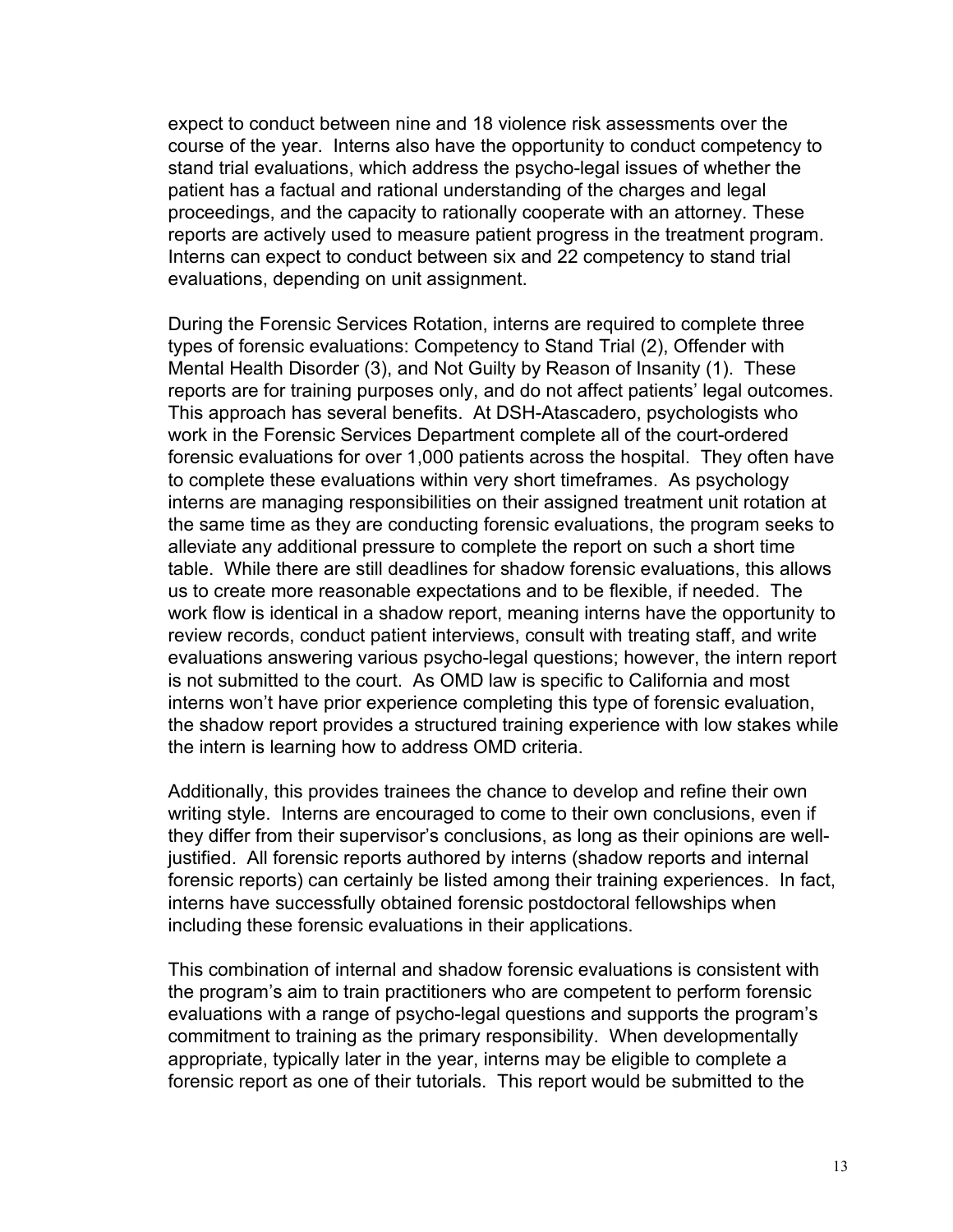Board of Parole Hearings and the intern would have the opportunity to testify on their psycho-legal opinion.

*6) What is the Enhanced Treatment Program and what sets it apart from other state hospital treatment settings?*

The Enhanced Treatment Program (ETP) is a 4 year pilot driven by Assembly Bill 1340. The ETP is designed to provide enhanced treatment in a secure setting for patients at the *highest risk of most dangerous behavior*. The ETP is intended to provide increased therapy opportunities within a structured, but least restrictive environment. The ETP is to be utilized when safe treatment is not possible in a standard treatment environment. The basis for the ETP philosophy is traumainformed care, positive psychology, unconditional positive regard, and a transdisciplinary approach. DSH-Atascadero is the only California state hospital offering an ETP for male patients. As of September 2021, there is one ETP unit with the ability to treat thirteen male patients and construction is underway for two additional units. Some differences between the ETP and other DSH-A treatment units are increased clinical, line of care, and security staffing, reduced patient census, and physical modifications to unit structure.

# *Sample Schedules*

Interns are encouraged to individualize their training experience. Each intern can take advantage of different training opportunities, as demonstrated by the diverse schedules below.

|                    | <b>Intern A</b>       | <b>Intern B</b>         | Intern C             | Intern D            |
|--------------------|-----------------------|-------------------------|----------------------|---------------------|
| <b>Treatment</b>   | <b>OMD and NGI</b>    | Competency              | <b>OMD and NGI</b>   | <b>Mentally III</b> |
| <b>Unit</b>        | Unit                  | <b>Restoration Unit</b> | Unit                 | <b>Inmates</b>      |
| <b>Rotation #1</b> |                       |                         |                      |                     |
| <b>Treatment</b>   | Enhanced              | Mentally III            | Competency           | OMD and NGI         |
| <b>Unit</b>        | <b>Treatment Unit</b> | Inmates                 | Restoration          | Unit                |
| <b>Rotation #2</b> |                       |                         | Unit                 |                     |
| <b>Admission</b>   | <b>Primarily IST</b>  | Mixed                   | <b>Mixed</b>         | <b>Primary IST</b>  |
| <b>Unit</b>        | patients              | Commitment              | Commitment           | patients            |
| <b>Rotation</b>    |                       | Codes                   | Codes                |                     |
| <b>Tutorial #1</b> | Malingering           | <b>Dialectical</b>      | <b>Violence Risk</b> | Substance           |
|                    | Assessment            | <b>Behavioral</b>       | Assessment           | Abuse               |
|                    |                       | Therapy (DBT)           | with HCR-            | Treatment           |
|                    |                       |                         | 20 <sub>v</sub> 3    |                     |
| Tutorial #2        | Neuro-                | Sex Offender            | <b>Court Report</b>  | Cognitive           |
|                    | psychological         | Treatment               | and testimony        | <b>Behavioral</b>   |
|                    | Assessment            |                         |                      | Therapy for         |
|                    |                       |                         |                      | Psychosis           |
|                    |                       |                         |                      | (CBTp)              |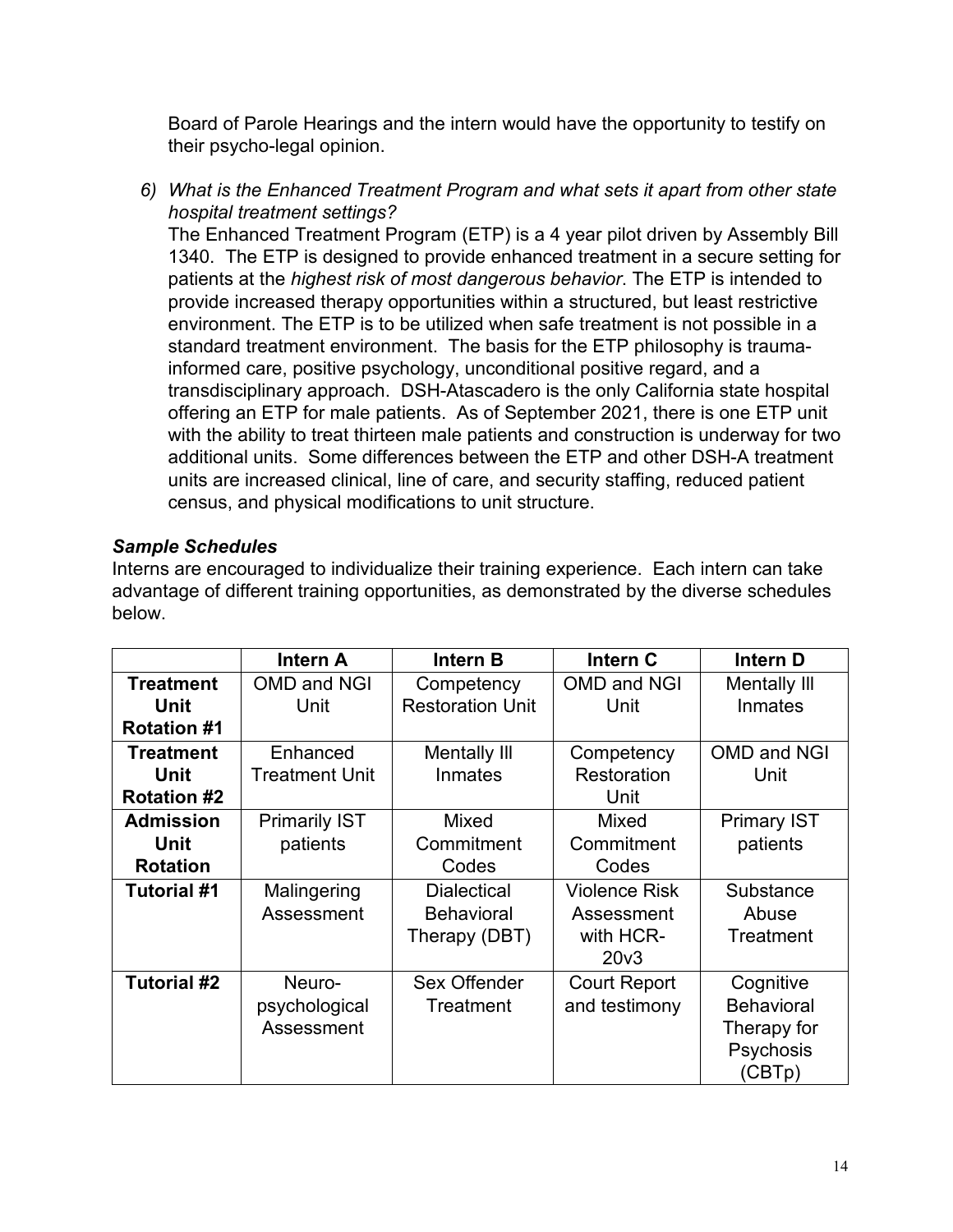#### *C. Facility Resources*

Interns have a shared office in the hospital and typically share office space on the unit, during unit rotations, with their supervisor or other professional staff. Office space within the secure area is limited and thus varies from unit to unit. Interns receive a laptop computer and have access to a docking station and dual monitors in their office. Interns have use of the hospital voicemail system. The hospital's professional library is a valuable resource for interns. If the library does not carry the desired material, they can be obtained by the library through the interlibrary loan system. The administrative professional assigned to the department arranges for computer permissions and processes intern's pay. The hospital's personnel department manages all employee benefits for interns as well as psychologists.

Intern files for the most recent seven years are maintained in a locked file in the Intern Director's office. Files from previous years are maintained in the psychology department's section of a locked file room in the hospital basement. Beginning with the 2017-2018 cohort, the Internship Director has maintained both paper and electronic records for all interns.

# *D. Psychology Department*

The intern is a member of the Psychology Department which is part of the Medical Staff. The Chief of Psychology and an elected Chair lead the Department. Peer review, credentialing, and privileging are all operational to assure that high quality psychology services are provided to hospital patients. The intern may attend Psychology Department meetings, as feasible. Psychologists serve on Medical Staff and other hospital committees which are vital to patient care. Such committees include Professional Development and Staff Education, Credentials, Health Information Management, Wellness, Bylaws, Mortality Review, and Research.

# *E. Training and Professional Development*

Department of State Hospitals-Atascadero also serves as a clinical training facility for nursing, social work, dietician, and rehabilitation therapy students. The School of Psychiatric Technology prepares Psychiatric Technicians in a one-year training program. The hospital also operates a Police Academy to train its security personnel. The hospital provides continuing education for psychologists as well as other disciplines in the medical staff. Several full and half day workshops are sponsored each year by the Psychology Department. Regular colloquia and case conferences provide lectures on a range of forensic and mental health topics. Webinars from our sister hospitals are also available. Interns are encouraged to take part in training and learning opportunities offered in the community and the state, and attendance at regional and national psychology conferences held in California are encouraged. Field trips to other forensic facilities are available as well. In recent years, interns have toured the California Men's Colony (a lower security prison), Corcoran State Prison (a high security prison) and Department of State Hospitals - Coalinga (the primary sex offender treatment facility in California).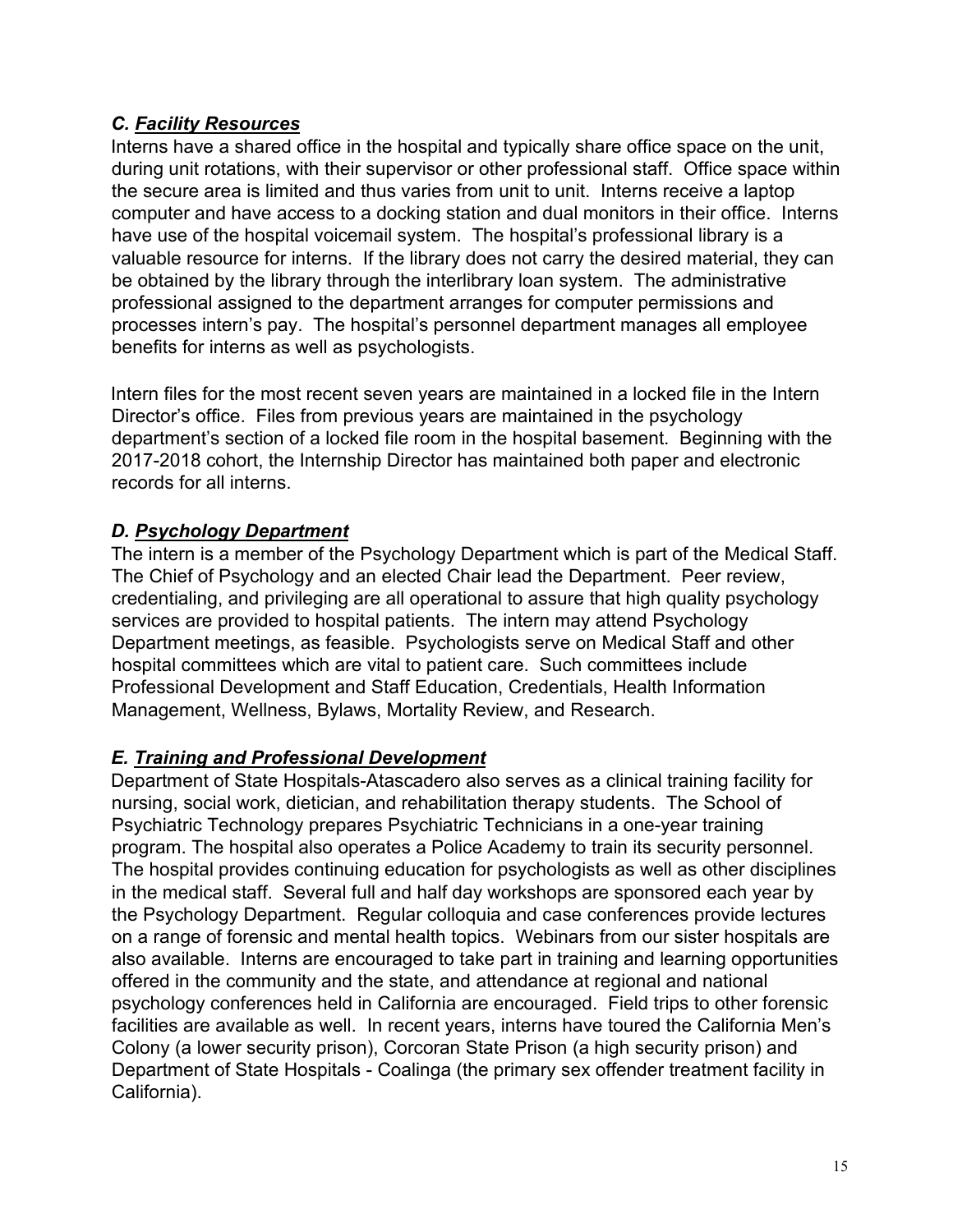# *F. COVID-19 Precautions and Modifications to the Training Program*

Due to the COVID19 pandemic, modifications have been put into place to ensure the safety of staff and patients while also continuing to meet the training needs of interns and the goals of the internship. DSH-Atascadero takes infection control very seriously. Since the beginning of the pandemic, the hospital has instituted mandatory daily screening, use of masks, and vaccination; regular COVID testing, unit quarantines as needed, and limiting patient treatment activities to those offered on the unit. So far, these measures have been successful at limiting the spread of COVID. As cases wax and wane across the nation, in California, and even in our small county, we have remained vigilant about ways to manage the pandemic to protect staff and patients, alike. As of 7/23/21, there are no modifications to the training program. Previous changes (e.g., attending seminars and supervision via video conference) may be reinstituted if deemed warranted based on COVID-19 prevalence in the hospital.

# **IV**. **INTERNSHIP ADMISSIONS**

# *A. Internship Program Admissions* (updated on 7/20/21)

Internships are offered for fourth and fifth year students enrolled in accredited doctoral programs in clinical or counseling psychology who have completed course work and doctoral level clinical practica in intervention and assessment. Specifically, the program requires that applicants have received a minimum of 500 direct contact intervention hours and 150 direct contact assessment hours *at the time of application*.

Intern applicants are required to have their qualifying examinations complete and dissertation proposals approved prior to application. Preference is given for candidates who will have their dissertations completed prior to the start of internship. Enrollment in an APA accredited program is strongly preferred. The internship is designed for the student seeking forensic training within a program that provides a broad-based clinical training experience. Some experience in forensic psychology is necessary.

#### *B. Applications and Intern Selection*

All application information included in this brochure can also be found on the hospital's website.

Questions may be directed to **Phylissa Kwartner** at Phylissa.Kwartner@dsh.ca.gov

Applications must include:

1) The APPI online application which can be found on the APPIC website

2) Three letters of recommendation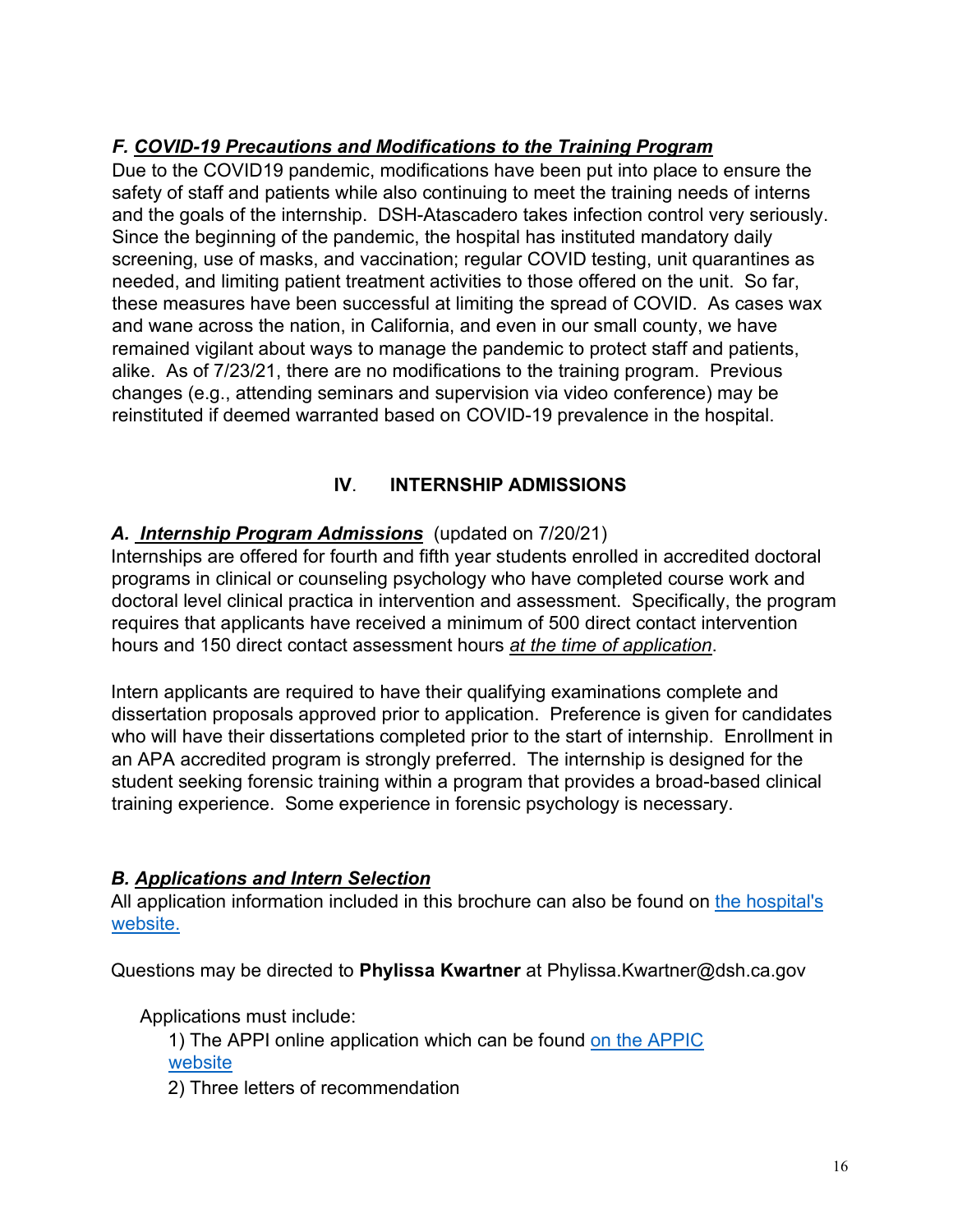- 3) Supplemental materials including:
	- A sample de-identified integrated evaluation report including psychological testing and interpretation.
	- **Per rules set by the California State Personnel Board, all applicants must submit a** standard State of California application (Std 678) **This application should be completed online and sent to** Phylissa.Kwartner@dsh.ca.gov **by the November 1st application**  [Phylissa.Kwartner@dsh.ca.gov](MailTo:Phylissa.Kwartner@dsh.ca.gov)  deadline. Std 678 is not to be uploaded with the APPI. APPIC has approved the use of the Std 678 as an additional document for California Department of State Hospital internships. Please remember to sign this document before scanning and sending it to the **internship director.** *Apple Computer users should note that you may* may need to complete, print and then scan the form to submit. Some Apple users have found *need to complete, print and then scan the form to submit. Some* Apple users have found that even though the form appears complete *on their computer, when e-mailed the completed form is sent blank. Don't forget to sign the document before sending it.*
	- Applicants from doctoral programs in Counseling psychology must also submit a letter from the Director of Clinical Training delineating how the coursework is equivalent to that of a Clinical psychology graduate coursework is equivalent to that of a Clinical psychology graduate program. This letter should be emailed to <u>[Phylissa.Kwartner@dsh.ca.gov](MailTo:Phylissa.Kwartner@dsh.ca.gov)</u> by the November 1<sup>st</sup> deadline.

Completed applications must be received by November 1st of the year prior to the year the internship is to begin. Department of State Hospitals-Atascadero is a member of the Association of Psychology Postdoctoral and Internship Centers (APPIC). As an APPIC member, the training program observes the guidelines regarding timing of internship offers and acceptance adopted by APPIC. This internship site agrees to abide by the APPIC policy that no person at this training facility will solicit, accept, or use any ranking-related information from any intern applicant. The APPIC application for Psychology Internship and the APPIC Match Program Policies and Procedures can be found on APPIC website.

**Incomplete applications and applications that do not document the required minimum criteria described above will not be reviewed.**

DSH-Atascadero is retaining a virtual interview process. The most competitive candidates will be invited to participate in a video-conference interview conducted via WebEx throughout January. Applicants will be emailed a link prior to their interview date to allow them to log in to the interview. Please expect to have your photograph taken during the interview; we utilize candidate photos as a memory aid. Following the interviews, a virtual open house will be offered in which the internship director will provide an overview of the training program, and applicants will have an opportunity to meet several supervisors as well as the current interns. A virtual tour of DSH-Atascadero is available on the DSH-Atascadero Psychology Internship's website.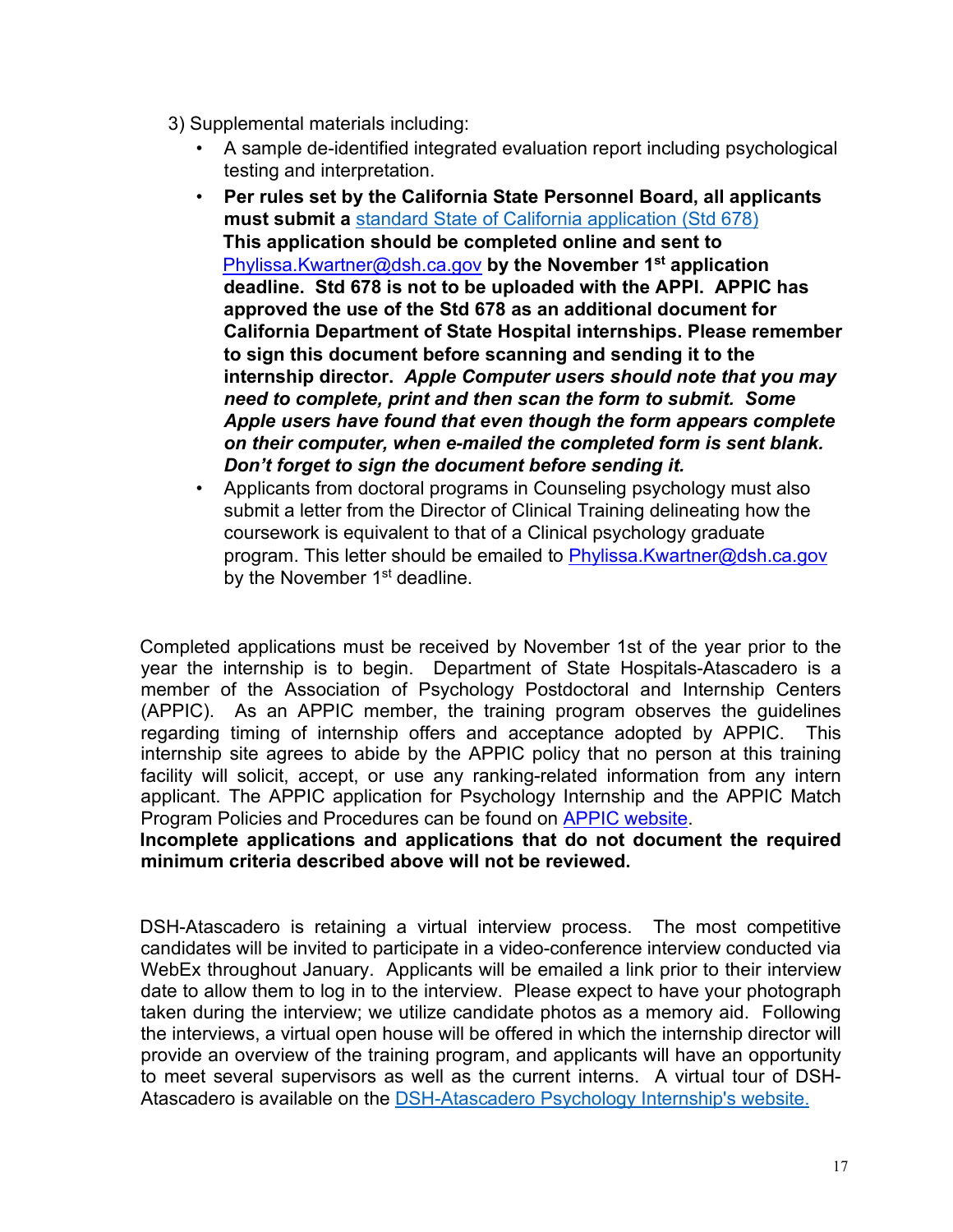Following the submission of the standard State of California application (Std 678), all applicants will receive notification from Department of State Hospitals regarding whether you passed an examination with a ranking number. This letter is not reflective of the internship's interest in you or your APPIC ranking. It is a necessary element of the state hiring process.

Department of State Hospitals-Atascadero is an equal opportunity employer. The hospital is seeking interns with the education, training, and background to work with a culturally diverse patient population. The psychology internship program is committed to maintaining and enhancing the diversity of our training program. It is our philosophy that the experiential component of the internship is enhanced when the intern class is comprised of individuals with diverse life experiences and backgrounds. Individuals from underrepresented ethnic, cultural, sexual orientation, gender identity, socioeconomic, and geographical backgrounds are strongly encouraged to apply.

#### *C. Employment Eligibility*

Interns must successfully complete/pass the required health and drug screenings, and security clearance prior to being employed.

Medical determination of a person's suitability for hire shall be based on an appraisal of the applicant's ability to safely and efficiently perform the essential functions of the position for which the applicant has applied (Administrative Directive 916).

All applicants are required to complete and pass a pre-employment drug test, which screens for Amphetamines and Methamphetamines, Cocaine, Marijuana/Cannabinoids (THC), Opiates (narcotics), and Phencyclidine (PCP). (Administrative Directive 916.1).

Interns must undergo fingerprinting and pass a criminal background check prior to being employed. For more information about the hospital policy guiding such determinations see Special Order 407.03.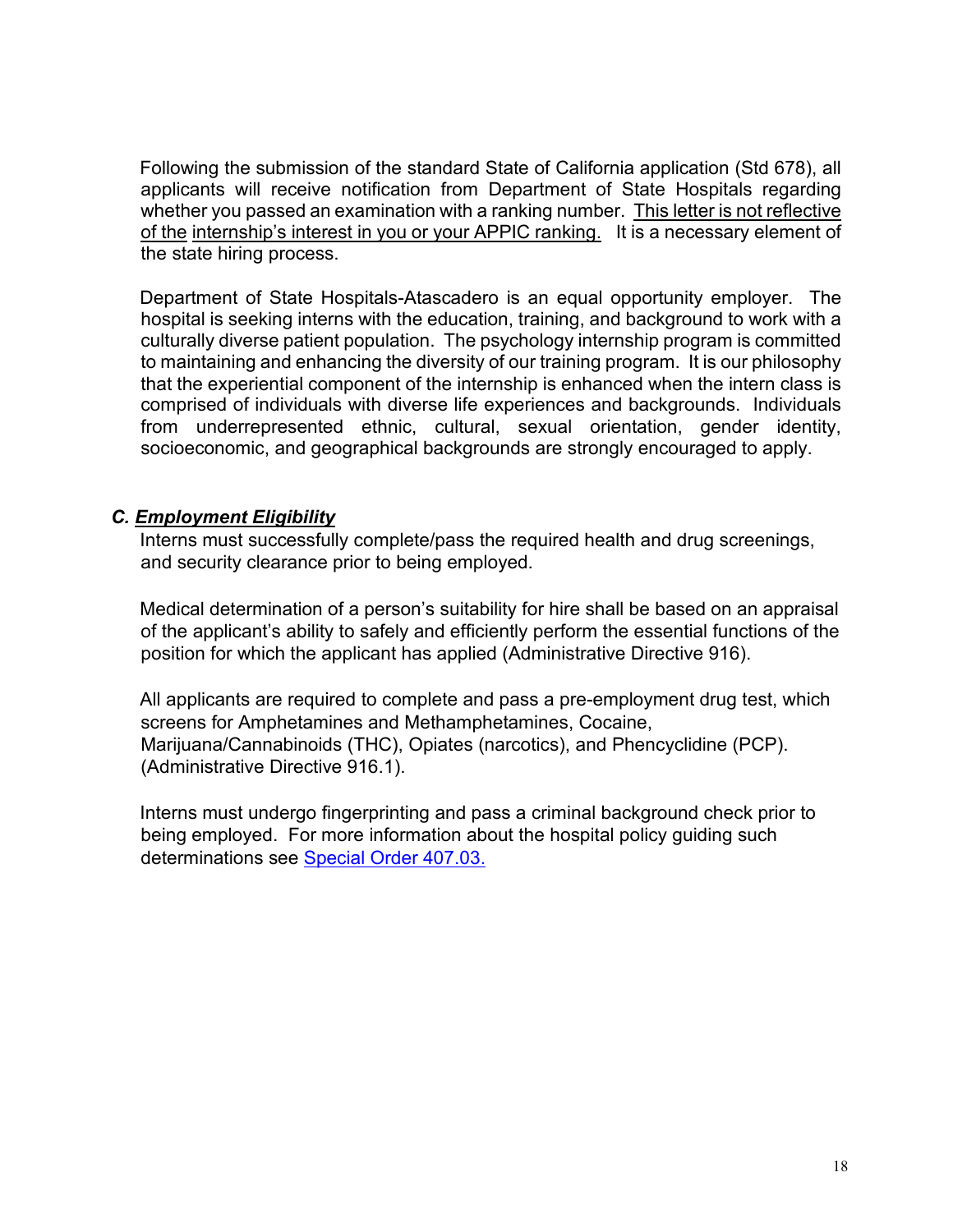#### **GEOGRAPHICAL INFORMATION**

Department of State Hospitals-Atascadero is situated on the Central Coast of California in a semi-mountainous area just a few miles east of the coastal range. A wide variety of scenic, sporting, and entertainment activities are within easy reach. San Francisco and Los Angeles are each about 225 miles away. San Luis Obispo, 16 miles south, is a community of nearly 50,000 and is the major shopping area and the location of many musical and cultural events. Ten miles south of San Luis Obispo are Avila Beach and Pismo Beach, which offer the best swimming beaches on the Central Coast. Twenty miles west of Atascadero are Morro Bay and Hearst Castle at San Simeon. Continuing northward is the beautiful Highway 1 "Big Sur" coastal route to Carmel-Monterey, which has some of the most scenic vistas in California.

#### **V. CONTACT INFORMATION**

For further information please contact:

Phylissa Kwartner, Ph.D. Psychology Internship Director Department of State Hospitals-Atascadero 10333 El Camino Real Atascadero, CA 93423 Phone: (805) 468-3663 Fax: (805) 468-2918 E-mail: <u>[Phylissa.Kwartner@dsh.ca.gov](MailTo:Phylissa.Kwartner@dsh.ca.gov)</u>

Please visit the Department of State Hospitals-Atascadero website.

To request an Applicant Agreement Package for the APPIC matching program contact National Matching Services.

To request an APPIC Application for Psychology Internship contact APPIC.

**APPIC Internship Matching Program code number for DSH--Atascadero: 1113**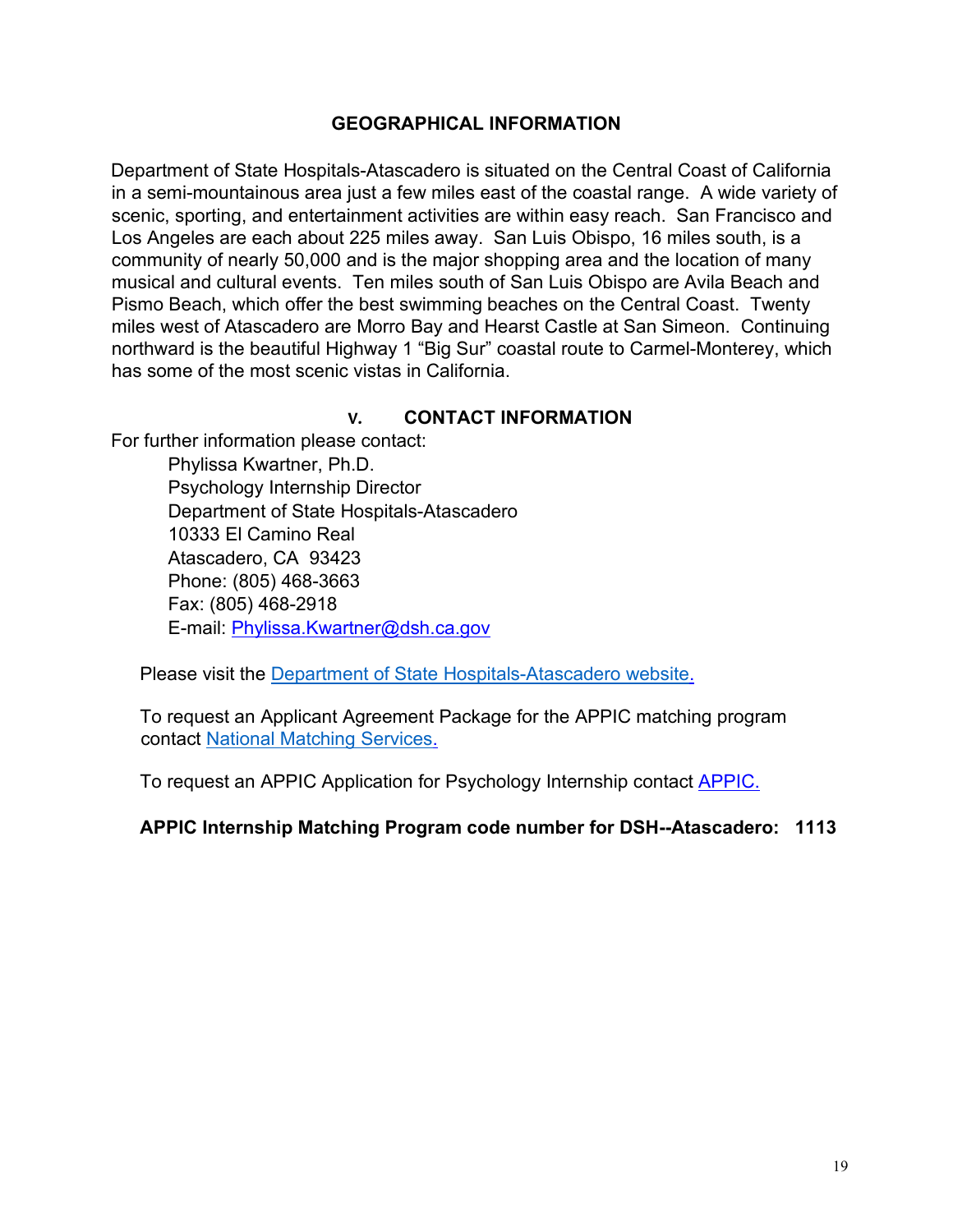#### **VII. CURRENT and PRIOR INTERNS**

**2021-2022 PSYCHOLOGY INTERNS**

Fuller Graduate School of Psychology Eastern Michigan University

Jessica Duncan Brenna Giordano Jenna Kilgore Daniel Lizotte

Robert Craig Steven Steinert

# **2020-2021 PSYCHOLOGY INTERNS**

University of South Alabama Palo Alto University, California Mississippi State University Palo Alto University, California

#### **2019-2020 PSYCHOLOGY INTERNS**

Noelle Mathew Raquel Morson Alexis Smith

Palo Alto University, California Palo Alto University, California Xavier University, Ohio

#### **2018-2019 PSYCHOLOGY INTERNS**

Amanda Bryant

University of Denver, Colorado Heidi Haenish University of Toledo, Ohio Melissa Kurkoske Pacific University School of Graduate Psychology, Oregon Maribel Leon Pepperdine University, California

#### **2017-2018 PSYCHOLOGY INTERNS**

Rosa Viñas-Racionero

Robert Cosby Pacific University School of Graduate Psychology,Oregon Joel Frank Chicago School of Professional Psychology, Chicago Evan Lima Loma Linda University, California University of Nebraska, Lincoln

#### **2016-2017 PSYCHOLOGY INTERNS**

Rebecca Aponte Colorado State University Travis McGee Palo Alto University, California Christopher Webb Mississippi State University Hayley Wechsler Sam Houston State University, Texas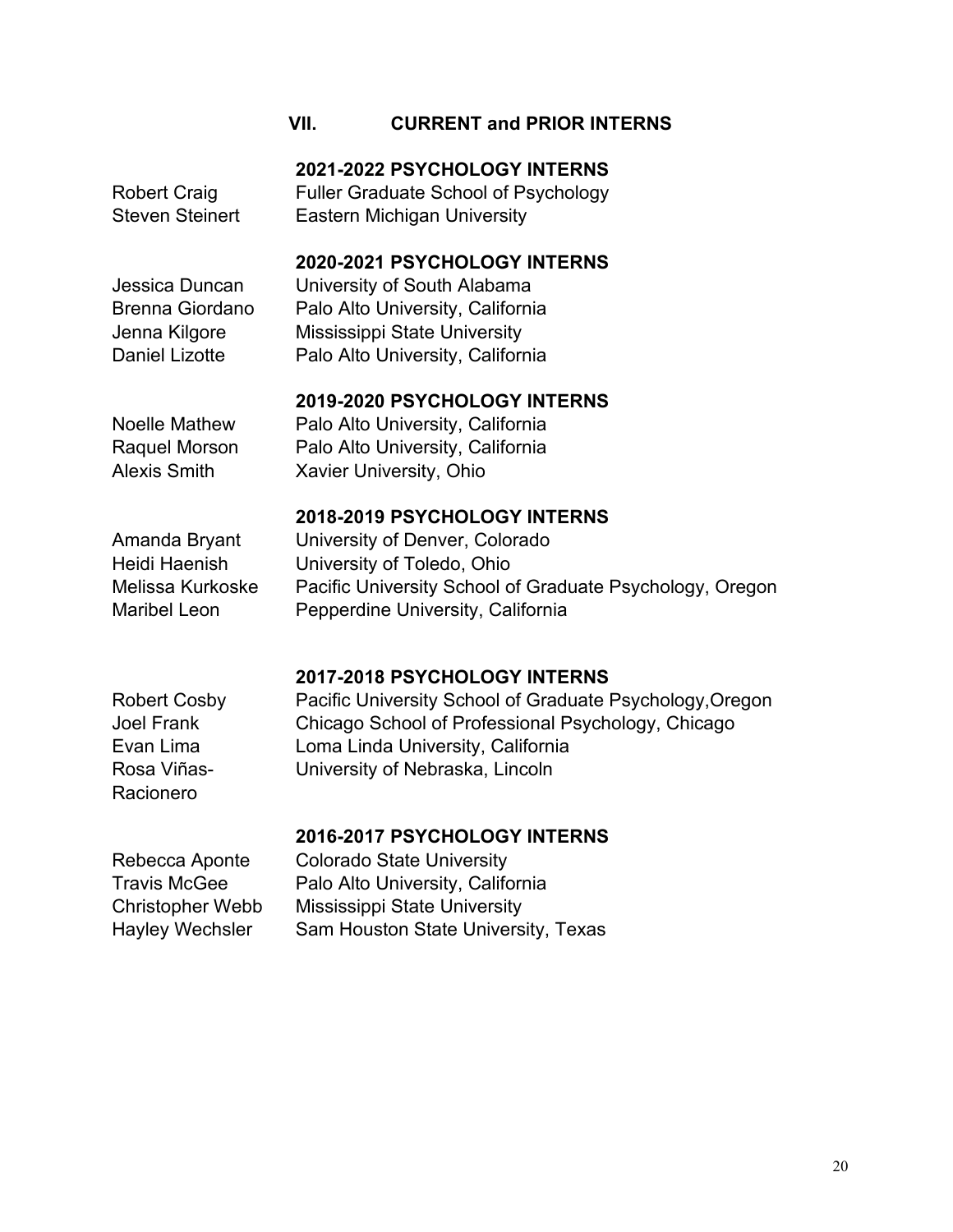#### **VIII. PSYCHOLOGY STAFF AND AREAS OF INTEREST**

California Licensed Psychologists, who are thus qualified by law to provide supervision are identified with an asterisk. Psychologists have noted areas of interest; each psychologist does not necessarily practice all areas listed as a part of their position at the hospital.

\*Henry Ahlstrom, Ph.D. Alliant International University- San Diego, 1994. Maharishi University of Management, 1991. Individual and Experiential Psychotherapy, Trauma, Spirituality, Stress Management.

\*Rebecca Aponte, PhD Colorado State University, 2017 Forensic psychology, malingering, personality disorders, psychopathy, social justice

\*Leslie Bolin, Ph.D., Senior Psychologist, Neuropsychologist University of Nevada-Reno, 1995 Neuropsychology, Geropsychology

\*Kathleen Bono, Psy.D. Azusa Pacific University, 2014 Systemic Intervention/Treatment, Psychological/Cognitive Assessment, Spiritual/Cultural Integration

\*Michael A. Bormacoff, PsyD Azusa Pacific University, 2018 Risk Assessment, Cognitive-Behavioral Therapy, Competency to Stand Trial, Developmental Disability

\*Ismael Calderon, Ph.D. California School of Professional Psychology – Fresno, 2001 Cognitive–Behavioral Therapy, Bio-Social Integrative Model, Forensic Psychology, Multicultural Diversity/Assessment, Developmental Disability, Group Psychotherapy, LPS Conservatorship Assessments, Bilingual – Spanish.

\*Tzu-Chen Cheng, Psy.D. Phillips Graduate Institute, 2009 Supervision, Trial competency and malingering assessment, diversity and cultural issues

\*Kavita Kishore Chowdhary, Ph.D. University of Massachusetts - Amherst, Postdoctoral Respecialization, 2010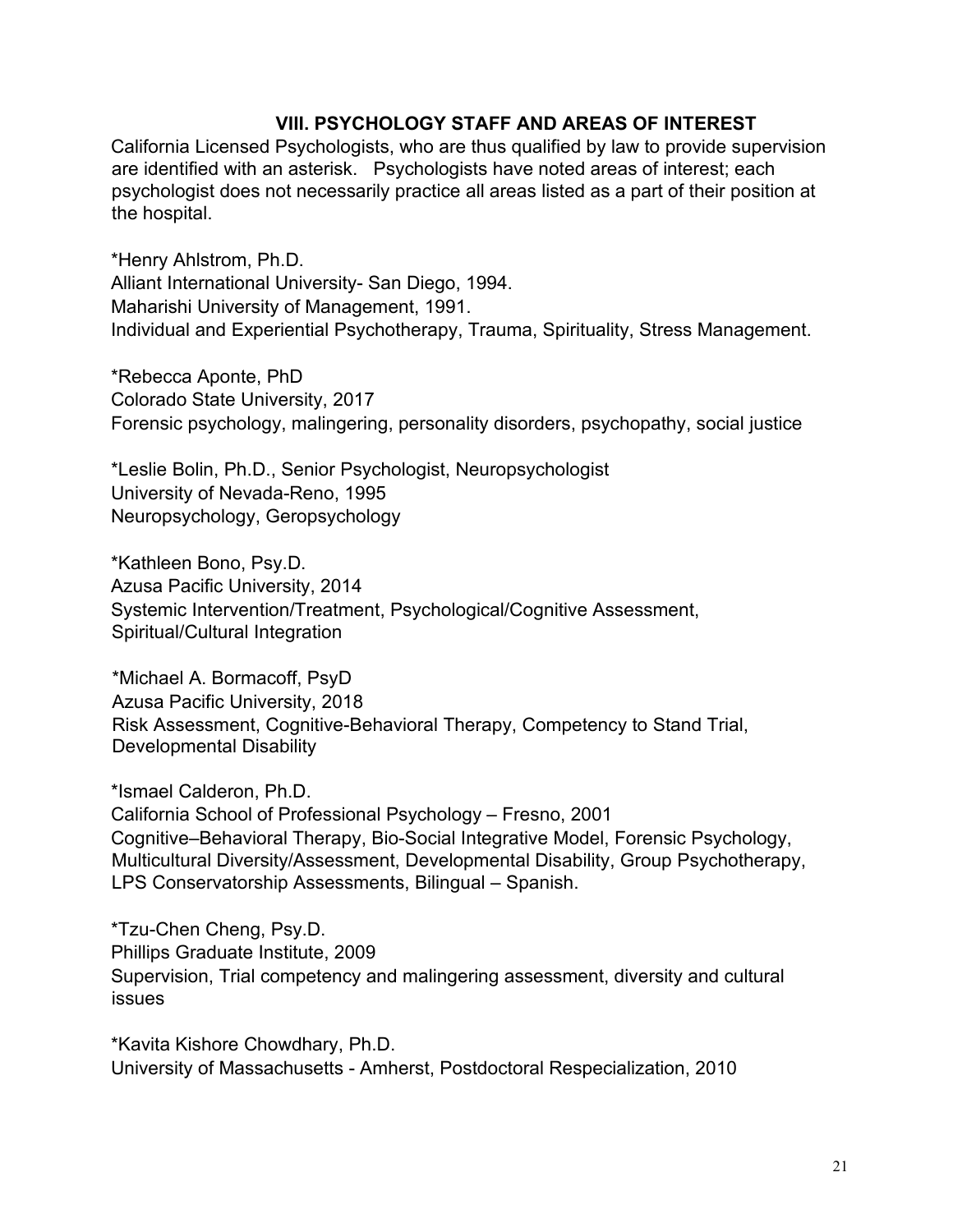Psychological Assessment, Violence Risk Assessment, Cognitive Rehabilitation, Gender Identity Development.

\*Karen Cooper, Ph.D., Carlos Albizu University, Miami, Florida, 2002 Correctional Psychology, Female Offender Issues

\*Arlene Cruz, Psy.D. Pepperdine University, 2009 Analytic psychotherapy, Substance Abuse Treatment, multicultural issues, learning disorders and mindfulness-based techniques.

\*Sona Davenport , Ph.D. RYT Pacific Graduate School of Psychology, 2000 Treatment of severely mentally ill inmates; individual and group therapy; Stress Management; Yoga for emotional balance.

\*Arron Dehod, Ph.D. California School of Professional Psychology-Fresno, 2005 Brief Cognitive Behavioral Therapy with College population, Integrative approaches to the treatment of mental illness.

Melissa DePoorter, Ph.D. Fielding Graduate University, 2020 Substance Use Disorders and Treatment, Child Abuse and Neglect, Psychodynamic Therapy, and Dialectical Behavior Therapy in forensic settings.

\*Theresa A. Fraser, Ph.D. Sam Houston State University, 2015 Forensic Assessment; Research interests include juvenile substance abuse and issues related to juvenile forensic evaluation

Sarah Gallup, Psy.D. George Fox University of Professional Psychology, 2020 Suicide Risk Assessment; Psychodiagnostic Assessment; LGBTQ+ Issues; Religion/Spirituality Issues; ACT for Psychosis

\*Amy Garcia, Psy.D. Florida Institute of Technology, 2016 Sexual offender assessment and treatment; Violence reduction; Trauma-Informed Care; Cognitive-Behavioral Therapy; Humanistic/Existential Therapy; Treatment and Assessment of Severe Mental Illness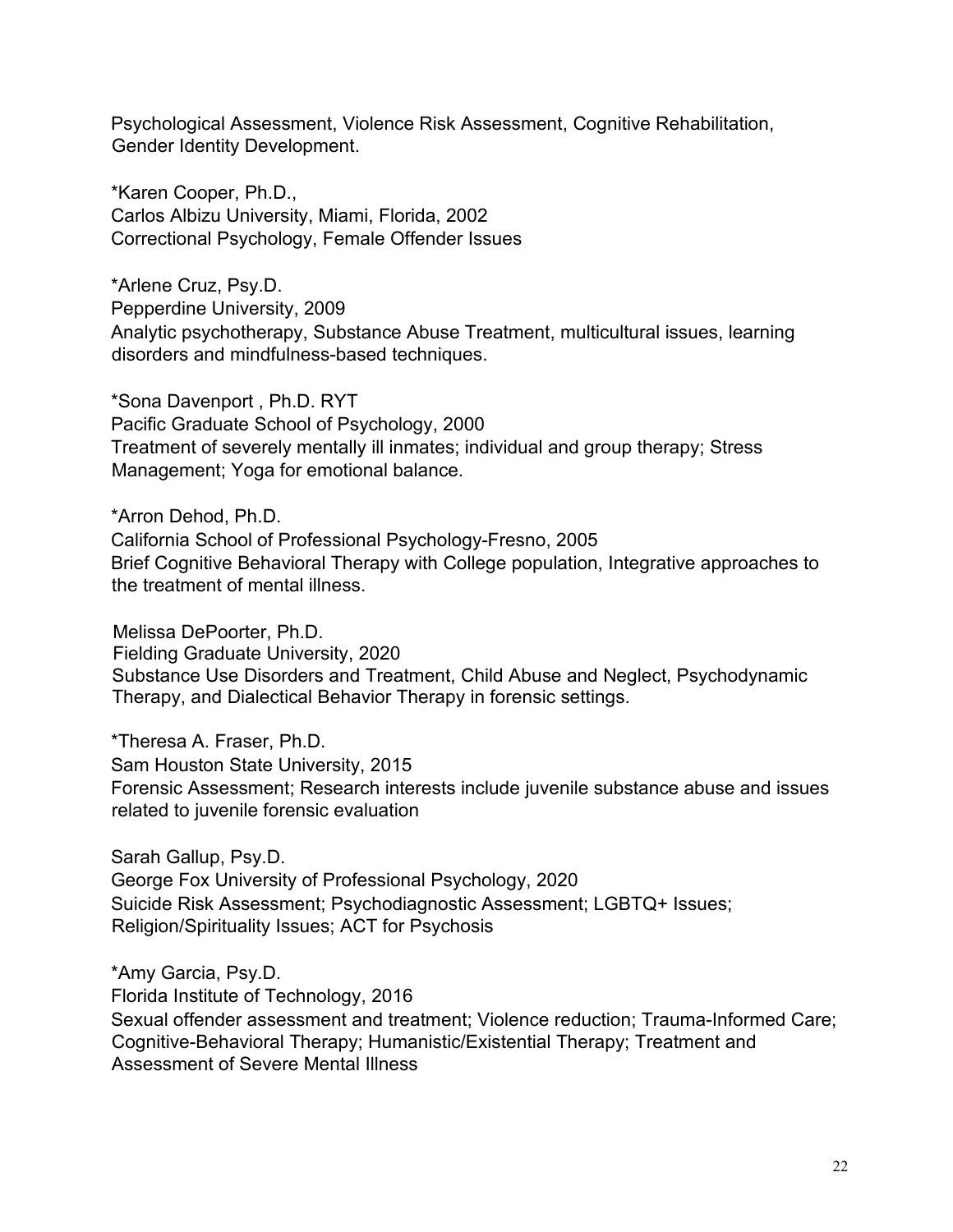\*Caroline Goldsmith, Ph.D. Sam Houston State University, 2016 Assessment, Malingering, Personality Disorders, Psychopathy, Suicide/Self-Harm, Trial **Consultation** 

\*Pilar Gonzales, Ph.D., Senior Psychologist Supervisor Temple University, 2008 Treatment of high-risk behaviors, behavioral techniques, individual therapy, EMDR, staff wellbeing and professional development

\*Dia Gunnarsson, Psy.D., J.D. Widener University, Widener University, School of Law,2012 Forensic Evaluations, Psychological/Cognitive Assessment, Personality and Psychopathy,Differential Diagnosis, Expert Testimony, Risk Assessment, Threat Assessment and Management, Malingering Determinations, Psychopathy and Personality Disorders

\*Heidi Haenisch, Ph.D. University of Toledo, 2019 The implementation and research of mindfulness-based treatments in forensic settings, sex offender-specific treatment and assessment, violence risk assessment, psychodiagnostic evaluations, and the treatment of high-risk patients with severe mental illness

\*Michaela Heinze, Ph.D. Ohio University, 1994 Forensic and neuropsychological assessment; trial competency; behavioral medicine & health psychology

\*Matthew Hennessy, Psy.D.; Chief, Department of Psychology University of Denver, Graduate School of Professional Psychology, 1999 Sex offender assessment and treatment; relapse prevention; Cognitive-Behavioral Therapy, Psychiatric Rehabilitation and the Recovery Model

\*Jenna Jones, Ph.D. Alliant International University, 2010 Forensics, Sexual Violence Risk Assessment, Trauma, Attachment, Psychopathy, and Supervision

\*Jacqueline King, Psy.D. Kean University, 2014 Psychological Testing, Evaluation of Competency, Malingering Assessment, and Acceptance & Commitment Therapy.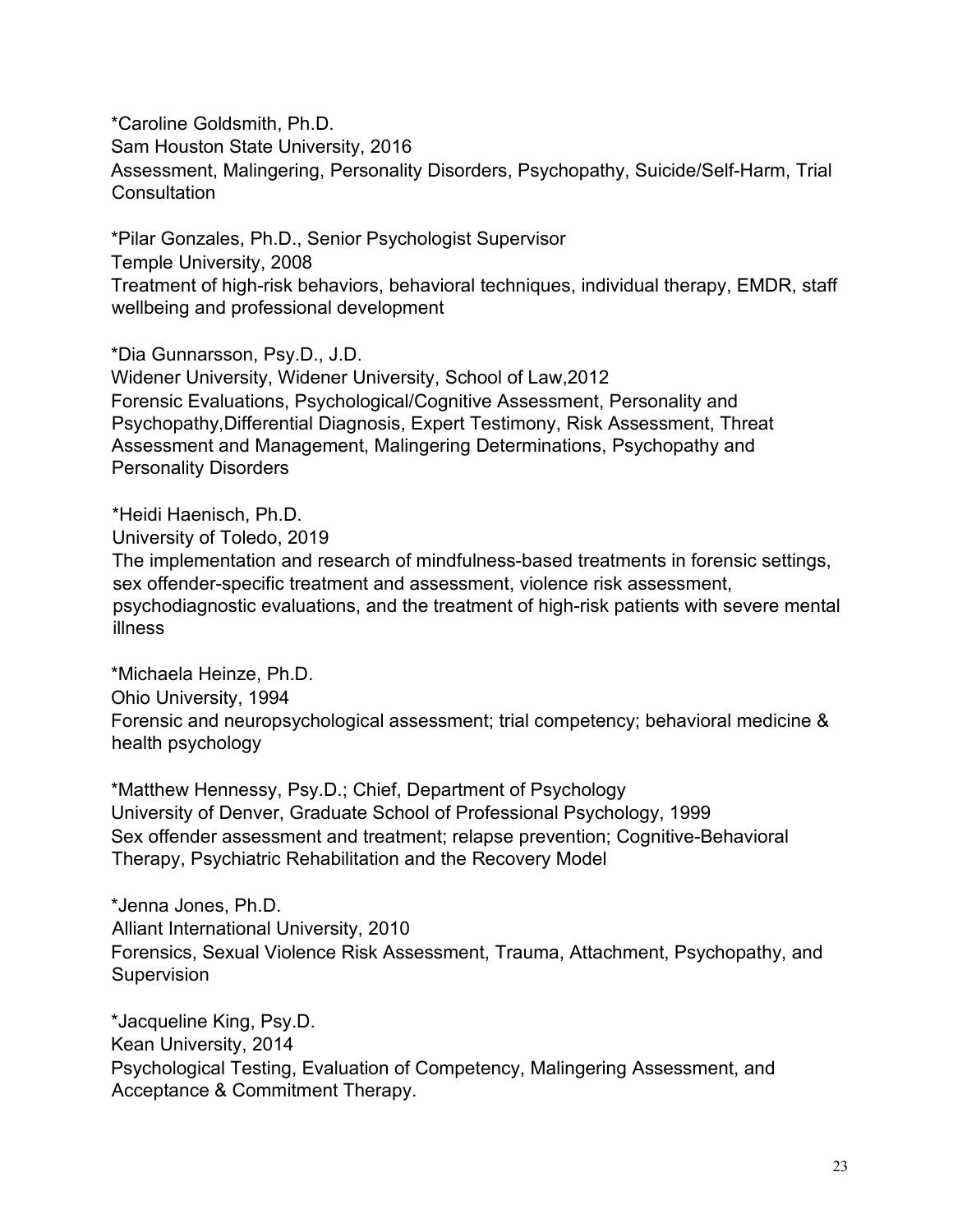\*Ana Kodzic, Ph.D.

California School of Professional Psychology, Alliant University-San Francisco, 2009 Severe Mental Illness, Recidivism, Cultural Competence

\*Phylissa Kwartner, Ph.D., Psychology Internship Director, Chief of Professional **Education** Sam Houston State University, 2007 Violence Risk Assessment and communication to legal decision makers, Malingering, Expert Witness Testimony, and Cognitive-Behavioral Therapy for Psychotic Symptoms

\*Alyson Madigan, Psy.D. The Wright Institute, 2014 Alzheimer's Disease (various forms of dementia), neuroscience, late life grief/loss/regret, trauma

\*Benny R. Martin, Ph.D.

University of California, Santa Barbara, 2004 Dialectical Behavior Therapy, Cognitive Behavioral Therapy, Multicultural Supervision and Training, Personality Disorders, Motivational Interviewing, Post-traumatic Stress disorder and Substance Abuse Treatment utilizing Seeking Safety Protocol

\*Brandi Mathews, Psy.D.

Forest Institute of Professional Psychology, 2006 Detection of Malingering; Personality Assessment; Mental Health Law; Mentally Disordered Offender Forensic Evaluations; Expert Testimony

\*Christine Mathiesen, Psy.D., ABPP(CN); Director, Centralized Psychological Assessment University of Hartford, 2000 Clinical neuropsychology; cognitive training/rehabilitation; meditation.

\*Travis McGee, Ph.D. Palo Alto University, 2017 Forensic Evaluations, Violence Risk Assessment, Malingering Assessment, Psychological/Cognitive Assessment, Mental Health Law, Expert Testimony

\*Cindy Mitchell, Ph.D. Fielding Graduate University, 2012 Forensics, Sex Offender Treatment, Psychopathy, Personality Disorders, CBT, Mindfulness, Mind-Body Connection, Assessment and Treatment of Violence, Attachment Disorders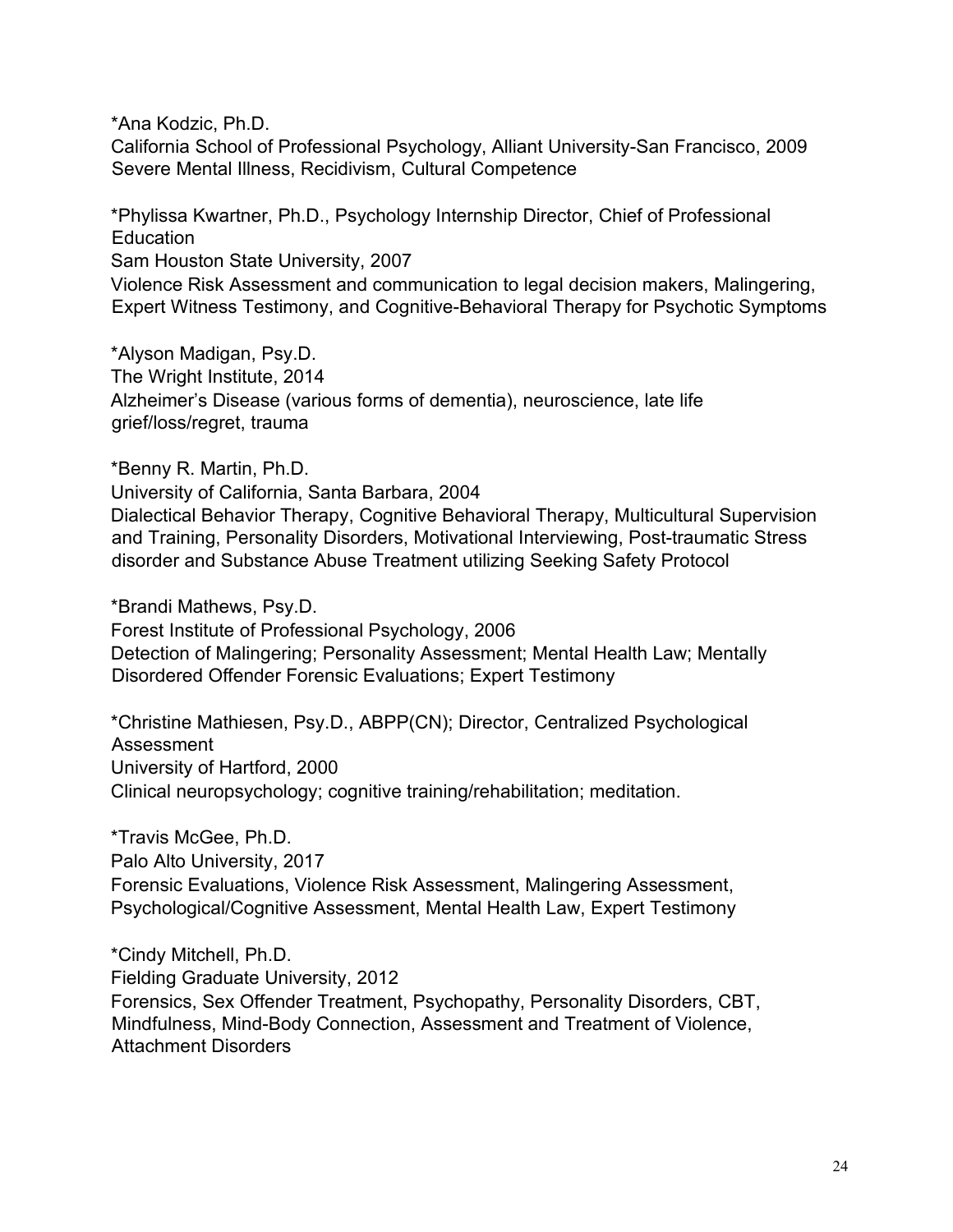\*Joseph Morrow, Jr., Psy.D. Loma Linda University, 2010 Attachment Theory, Individual therapy aimed at violence reduction, and trauma.

\*Jessica Mosich, Ph.D., Senior Psychologist Supervisor California School of Professional Psychology- San Diego, 2006 Health Psychology, Cognitive Rehabilitation after Spinal Cord and Traumatic Brain Injuries

\*Gina Najolia, Ph.D., J.D. Louisiana State University, Clinical Psychology: Ph.D. (2013), M.A. (2010) Harvard Law School: J.D. (2002) Competency restoration, cognitive behavioral therapy for psychosis

\*Jaclyn Neddenriep, Psy.D. University of Denver, 2019 Acceptance and Commitment Therapy, Forensic Assessment, Sex Offense Treatment, and Trauma

Laura Pedersen, Psy.D. The Chicago School of Professional Psychology in Irvine, CA, 2020 Animal Assisted Therapy and Psychogenic Polydipsia; Treatment Pertaining to Sexual Crimes; Rorschach (RPAS); Projective Measures

\*Amy B. Percosky, Ph.D. Sam Houston State University, 2015 Assessment: admissions, diagnostic clarification, malingering; Brain Fitness group

\*Kevin Perry, Ph.D. Sam Houston State University, 2008 Forensic assessment; expert testimony; existential psychology; empirically supported treatments

\*Katherine Price, Ph.D. Pacific Graduate School of Psychology at Palo Alto University, 2016 Suicide, Gender Studies, Substance Use, and Trauma

\*Jennifer Rabelo, Psy.D.

California School of Professional Psychology, San Diego, 2017 Severe and Persistent Mental Illness with focus on suicidality, personality disorders, and thought disorders, Suicidality and trauma; Impact of sports-related concussions on depression and suicidality; Effectiveness of current personality assessment measures in identifying malingering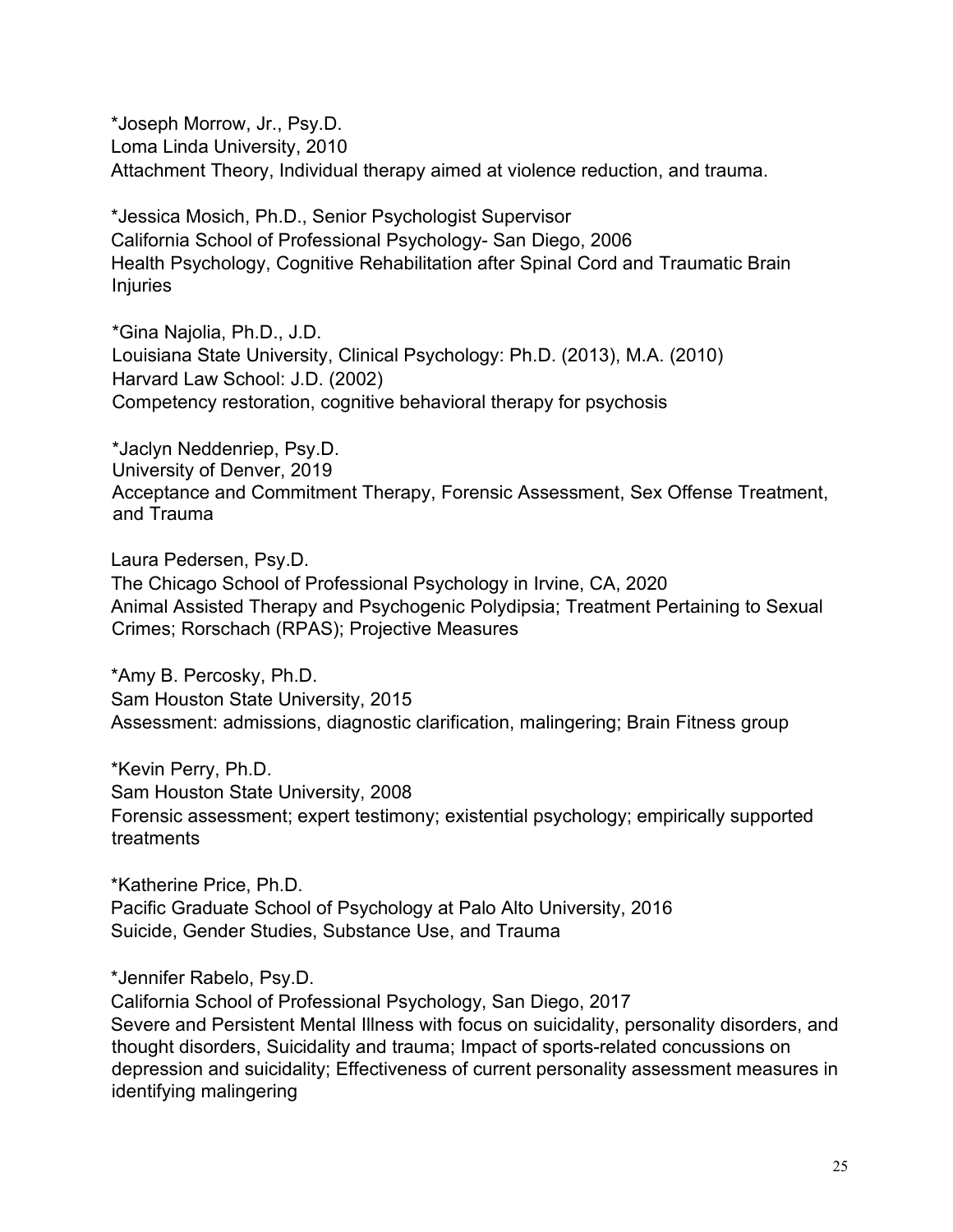\*Roxanne Rassti, Ph.D. Colorado State University, 2014 Assessment, Forensic Psychology, Malingering, Multicultural Issues and Diversity, Competency to Stand Trial

\*Cynthia Sailers, Psy.D. The Wright Institute, 2010 Forensics, Sex Offender Treatment, Mindfulness, Group Process, Psychodynamic **Theory** 

\*Willow Saloum, Psy. D. Minnesota School of Professional Psychology - Argosy University, 2012 Positive Psychology, Gender Dysphoria, Sex Offender Treatment

\*Alison Sanders, Psy.D. JFK University, 2016 Juvenile and Adult Forensic Evaluations; Sex Offender Treatment; Psychological Assessment

\*Michael Scherbinski, Ph.D. California School of Professional Psychology 2007 Peak performance and sports psychology

\*Holly Schneider, PsyD The Wright Institute, 2009 Psychoanalytic Psychotherapy, Geropsychology

\*Jana Slezakova, PsyD The Wright Institute, 2017 Cognitive, Neuropsychological and Personality Assessments, Violence Risk Assessment, Psychopathy, Personality Disorders, and Complex Trauma

Alexis Smith, Psy.D. Xavier University, 2020 Dialectical Behavior Therapy, Trauma treatment, Diversity and cultural issues

\*Babak Tehrani, Ph.D. American School of Professional Psychology-Orange, 2009 ADHD Testing and Treatment; Psychological Assessment; Neuropsychology, Diversity and Multicultural Competence; Detection of Malingering; Group and Individual Psychotherapy; Supervision and Consultation.